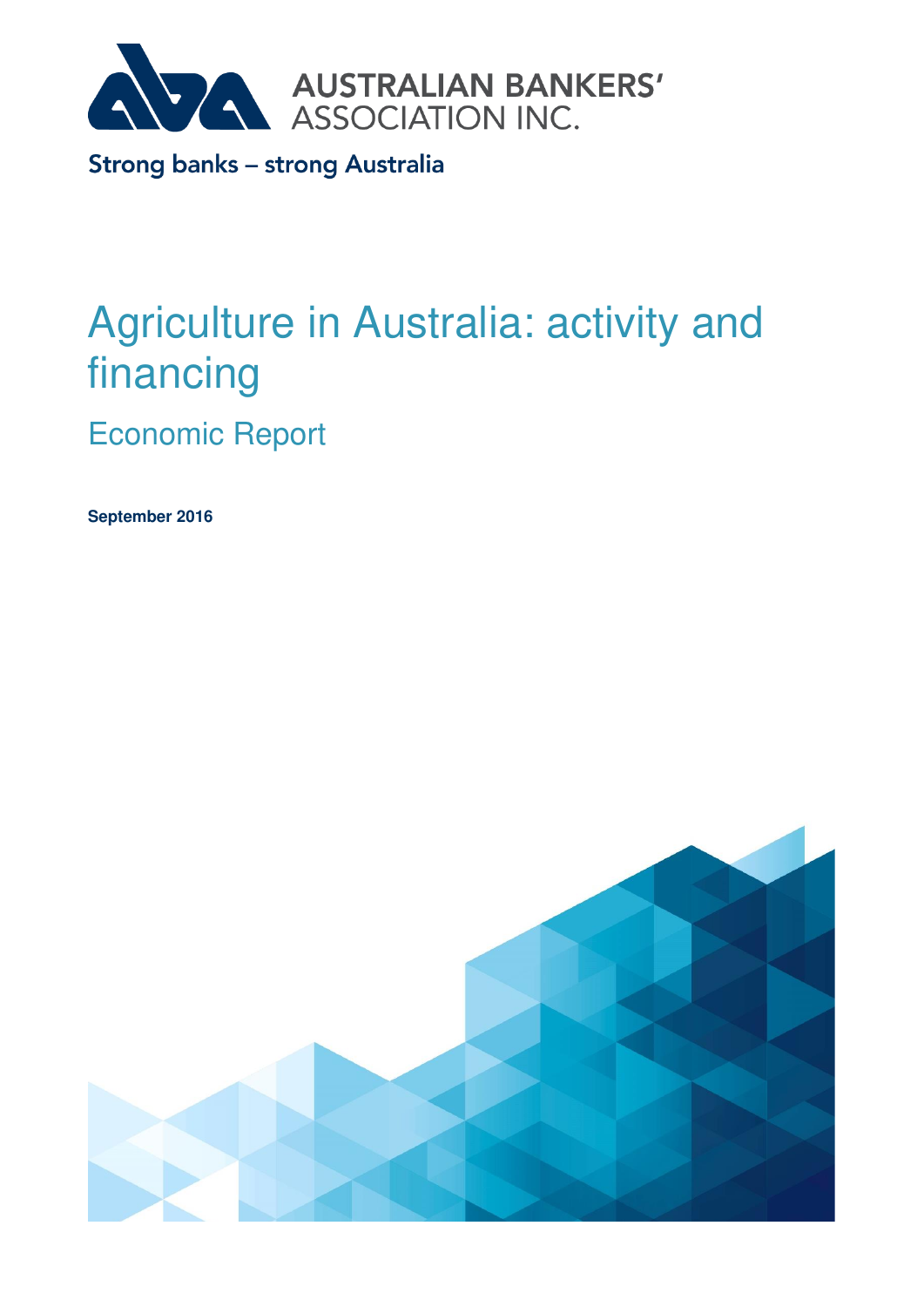

#### **Disclaimer**

The Australian Bankers' Association's (**ABA**) reports are designed to promote public policy discussions by exploring topical issues that affect banks in Australia. They do not necessarily represent final policy views of the ABA or any member bank.

This Report is of a general nature and is intended to provide general information only. This information has been prepared without taking account of individual objectives, financial situations or needs. Because of this, before acting on this information, consider its appropriateness, having regard to individual objectives, financial situations and needs. To the maximum extent permitted by law: (a) no guarantee, representation or warranty is given that any information or advice in this publication is complete, accurate, up-to-date or fit for any purpose; and (b) neither the ABA, nor any of its members, is in any way liable (including for negligence) in respect of any reliance upon such information or advice.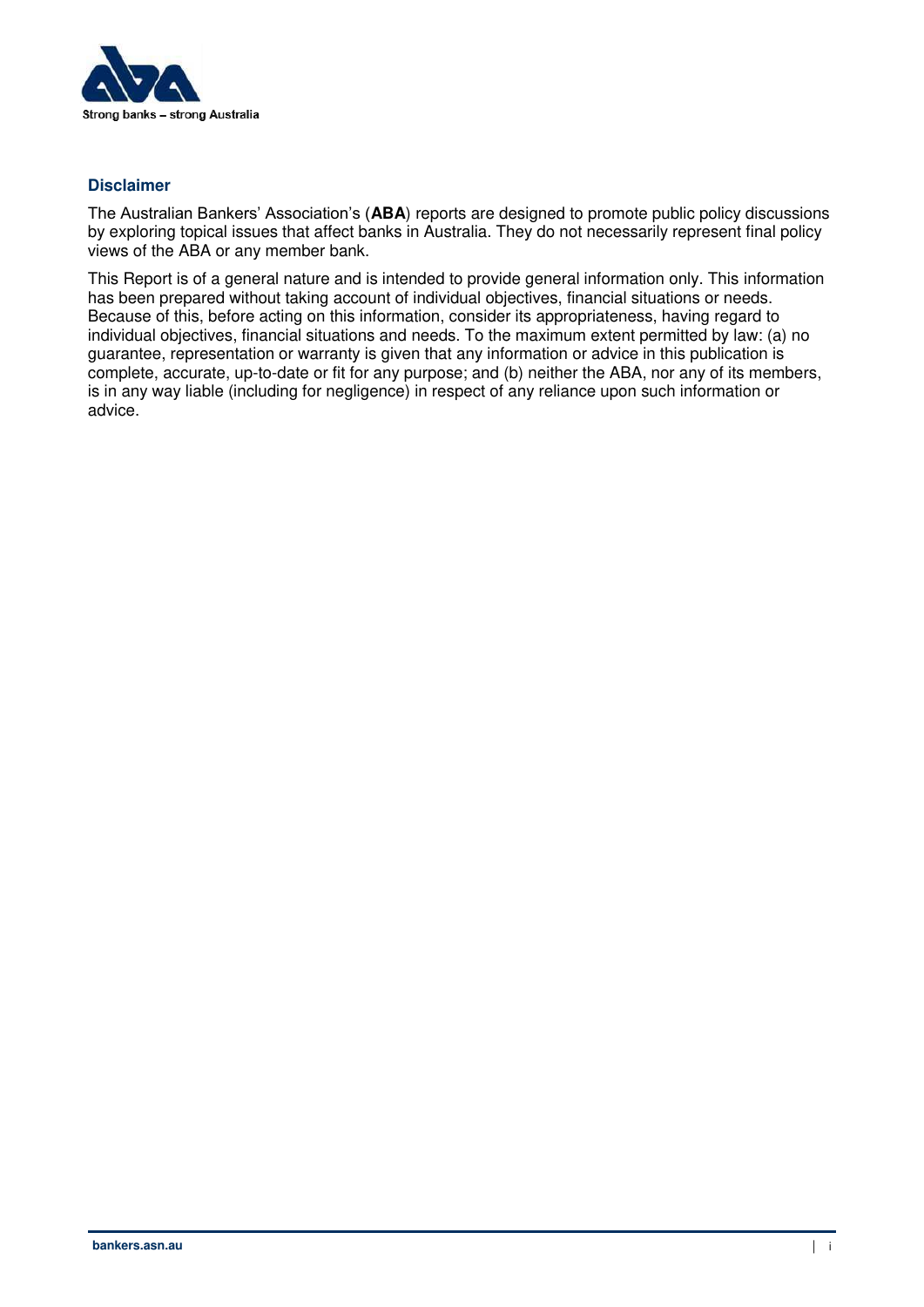

# **Table of Contents**

| 1. |      |  |  |  |  |
|----|------|--|--|--|--|
| 2. |      |  |  |  |  |
|    | 2.1  |  |  |  |  |
|    | 2.2  |  |  |  |  |
|    | 2.3  |  |  |  |  |
|    | 2.4  |  |  |  |  |
|    | 2.5  |  |  |  |  |
|    | 2.6  |  |  |  |  |
|    | 2.7  |  |  |  |  |
|    | 2.8  |  |  |  |  |
|    | 2.9  |  |  |  |  |
|    | 2.10 |  |  |  |  |
| 3. |      |  |  |  |  |
|    | 3.1  |  |  |  |  |
|    | 3.2  |  |  |  |  |
|    | 3.3  |  |  |  |  |
|    | 3.4  |  |  |  |  |
|    | 3.5  |  |  |  |  |
|    | 3.6  |  |  |  |  |
|    |      |  |  |  |  |
|    |      |  |  |  |  |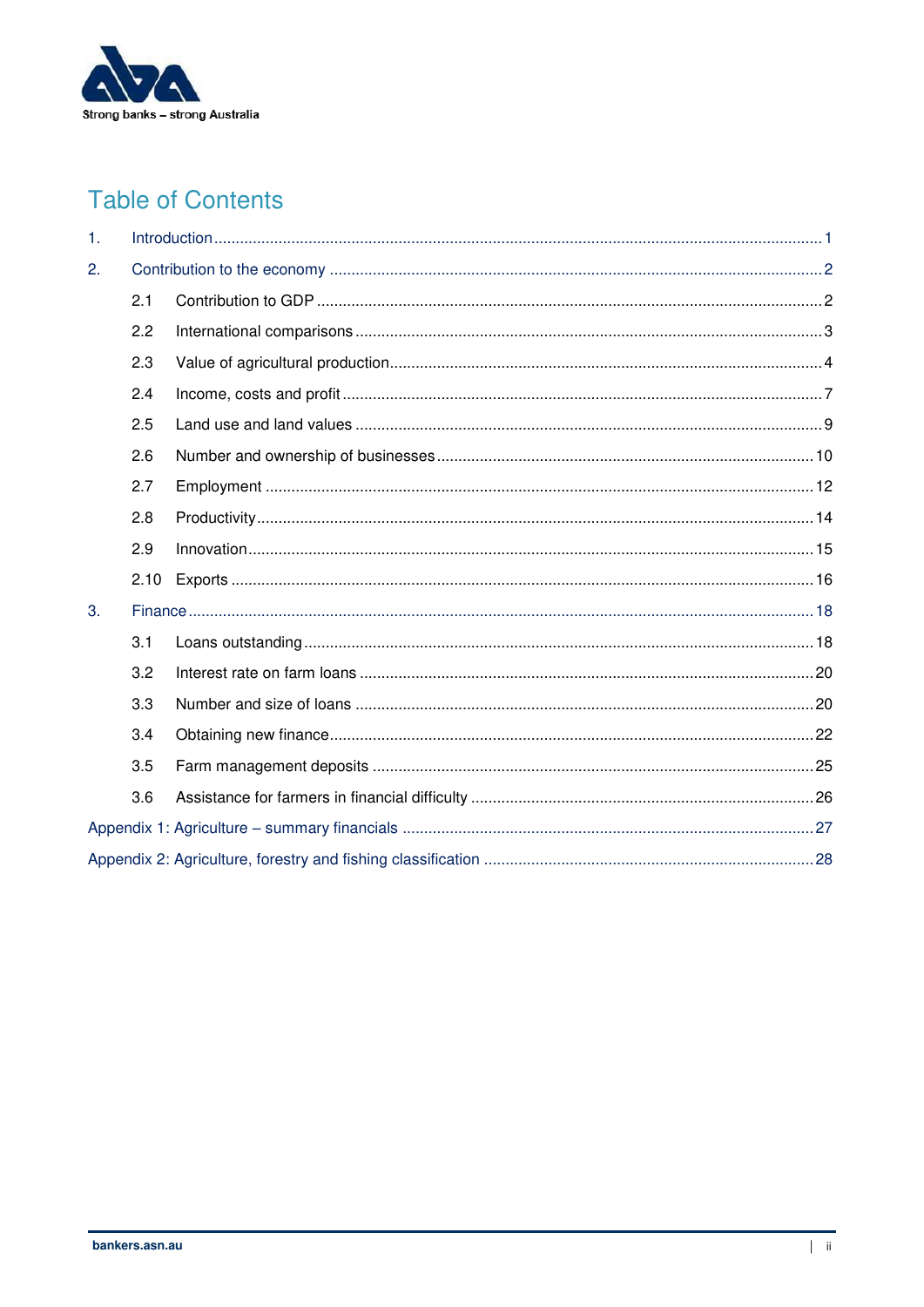

# <span id="page-3-0"></span>1. Introduction

This economic report highlights the importance of the agriculture industry to the Australian economy and the community, and the role of banks in providing financial support to this critical sector.

Agriculture remains an iconic part of the Australian landscape. It provides much of our food with a substantial surplus for export. It is the primary economic activity and source of jobs in many rural and regional areas. Australia's banks have a long history of supporting a competitive and profitable agriculture industry in good times and bad.

The key findings of this report are:

- Agricultural activities occupy about half the land area of Australia.
- Agriculture comprises around 2 per cent of national economic activity, with output of \$78 billion in 2015. This contribution is in line with other medium to large developed economies.
- The largest agricultural activities are grazing livestock followed by broadacre cropping.
- Agricultural profits have been rising steadily since 2007, and have doubled over the past five years.
- There were 179,549 businesses operating in the broader agriculture, forestry and fishing industry as at June 2015. This was 8.5 per cent of all businesses in Australia.
- Australian farms are predominantly Australian owned. Around 99.4 per cent of businesses in the agriculture, forestry and fishing industry were wholly Australian owned as at 2013-14. This is the highest of any industry sector. Around 86 per cent of agricultural land is Australian owned.
- There are 287,500 people employed in the agriculture industry with 70 per cent of these jobs full-time. Agriculture accounts for 2.4 per cent of all jobs in Australia.
- Productivity outcomes for the agriculture, forestry and fishing industry have generally been well above that for the overall market sector over the past two decades.
- Rural exports, including agriculture, forestry and fishing, account for just under 15 per cent of all goods and services exported from Australia. Australia is a major global exporter of some key rural commodities, being one of the top three exporters for wheat, cattle, sheep and dairy.
- Rural businesses have a relatively high demand for finance, and banks have a long history of providing this financial support. About two-thirds of small businesses in agriculture, forestry and fishing have a credit facility other than a credit card. This is a higher recourse to debt funding than in most other small business sectors.
- Lending by banks to the agriculture, forestry and fishing industry increased by 4 per cent over the year to June 2015 to a record high of \$65 billion.
- Around 93 per cent of agriculture, forestry and fishing businesses which seek debt finance are successful in obtaining the required funding. This is a higher success rate than any other business sector, other than health.
- Only 15.5 per cent of businesses in the agriculture, forestry and fishing industry cite a lack of access to funds as a barrier to their business activity and performance. This is lower than the average for industries overall.
- Banks understand that cash flows for farms are much more variable and uncertain than for most other businesses. For this reason banks have a range of measures to support farmers in financial stress and to mediate any disputes.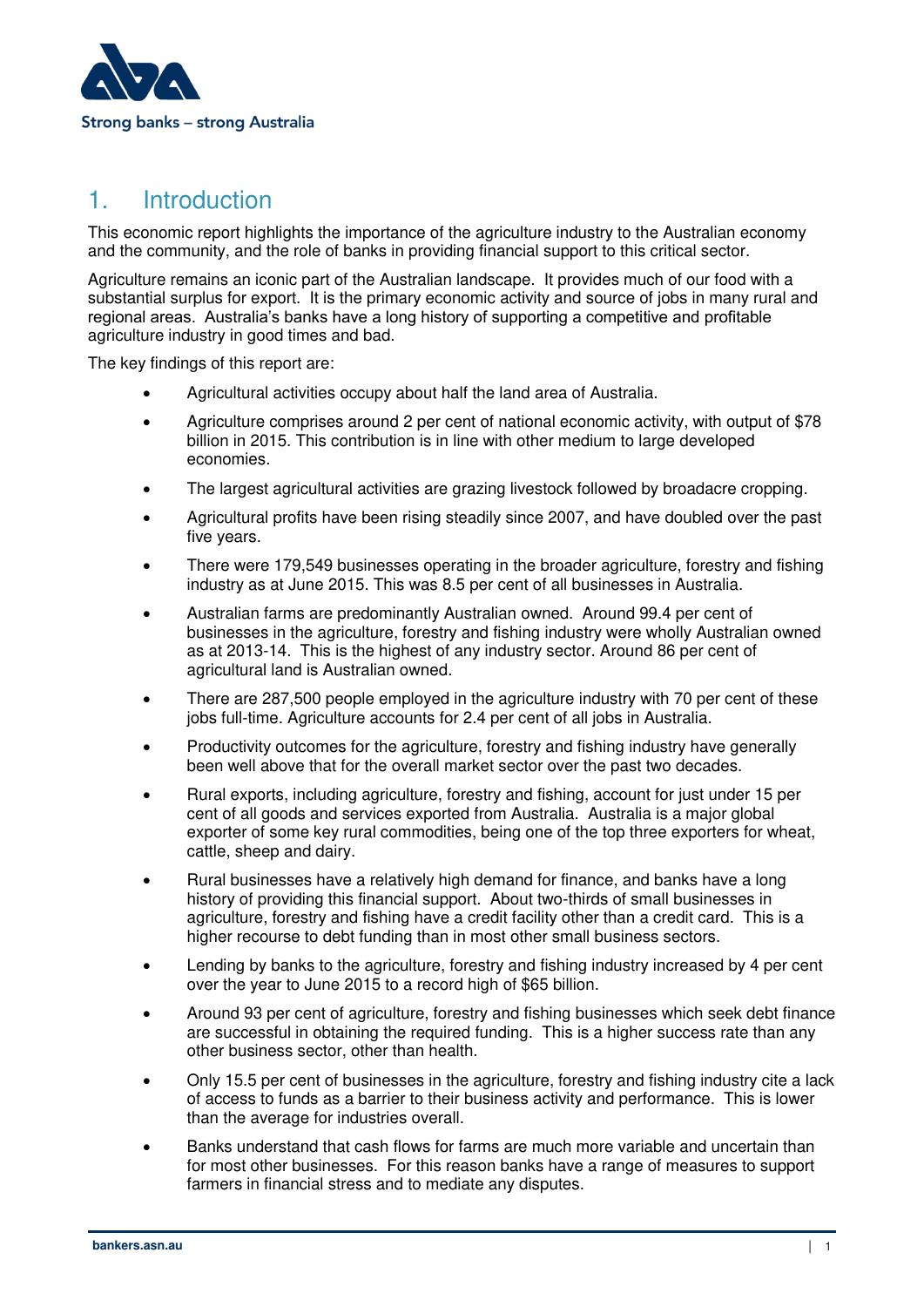

# <span id="page-4-0"></span>2. Contribution to the economy

# <span id="page-4-1"></span>2.1 Contribution to GDP

Agriculture contributed \$30 billion or 2 per cent of Australia's gross domestic product (**GDP**) in 2015. For the past 20 years the contribution has cycled between 2.5 per cent and just under 2 per cent. These cycles have largely reflected climate events such as droughts and the return of rains.



**Figure 1: Agriculture as % of GDP** 

Since 2009, the economic contribution of agriculture, as measured by gross value added, has been reasonably stable at between \$29 billion and \$31 billion.

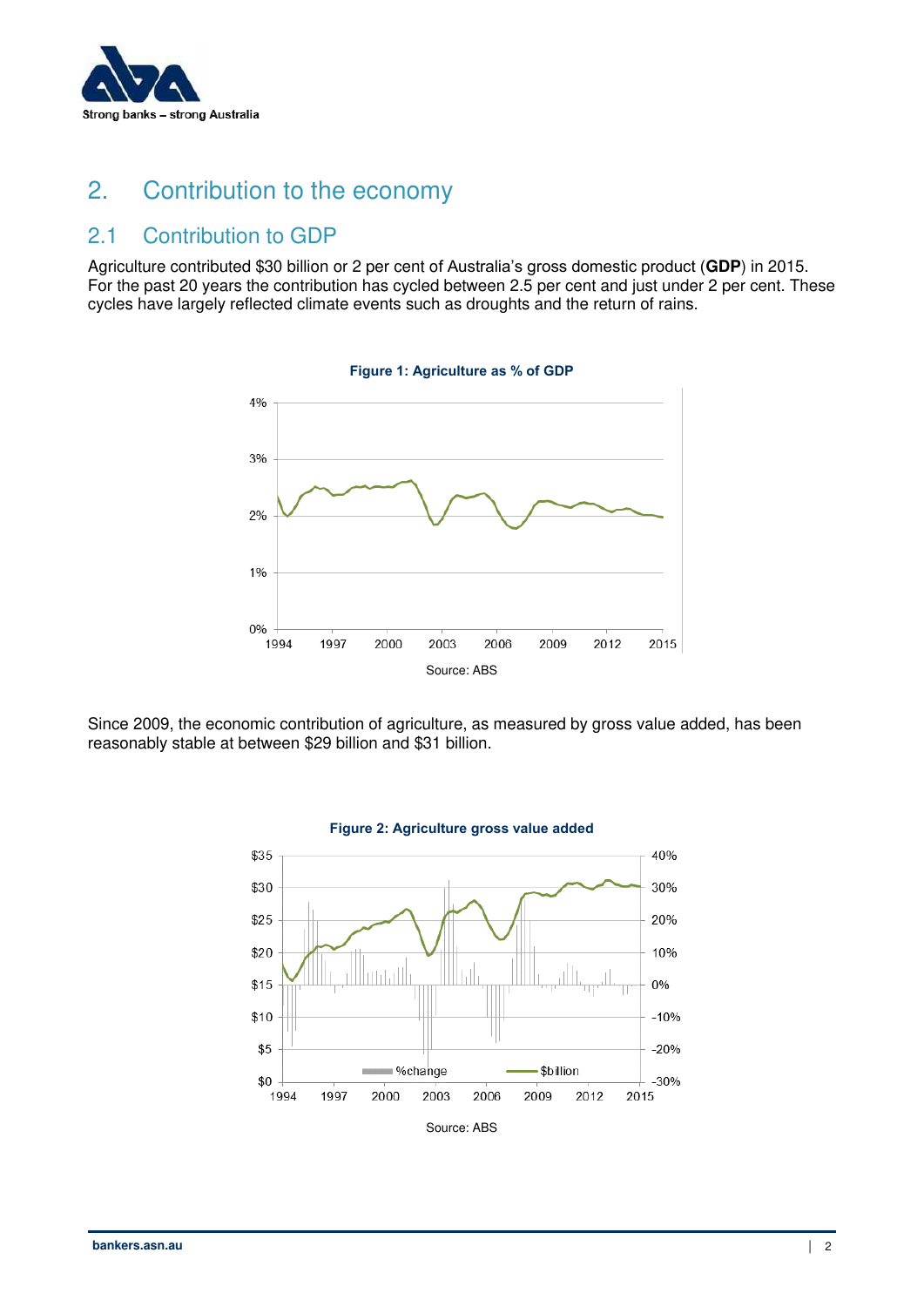

# <span id="page-5-0"></span>2.2 International comparisons

Agriculture as a share of GDP for Australia is consistent with that of other developed countries, between 1 per cent and 2 per cent.

| %share of GDP  |
|----------------|
| 1              |
| 1              |
| 1              |
| 1              |
| $\overline{2}$ |
| $\overline{2}$ |
| $\mathbf{2}$   |
| $\mathbf{2}$   |
| $\overline{2}$ |
| 3              |
| 4              |
| 5              |
| 5              |
| 6              |
| 8              |
| 9              |
| 9              |
| 14             |
| 17             |
| 25             |
|                |

#### **Figure 3: Agriculture share of GDP (%) (2015)**

Source: World Bank

Australia ranks in the top 15 global producers for a number of farming outputs:

- 1st wool production
- $\bullet$  3<sup>rd</sup> meat sheep production
- $\bullet$  6<sup>th</sup> wheat production
- 6th meat cattle production
- 8<sup>th</sup> dairy production
- $10<sup>th</sup>$  sugar production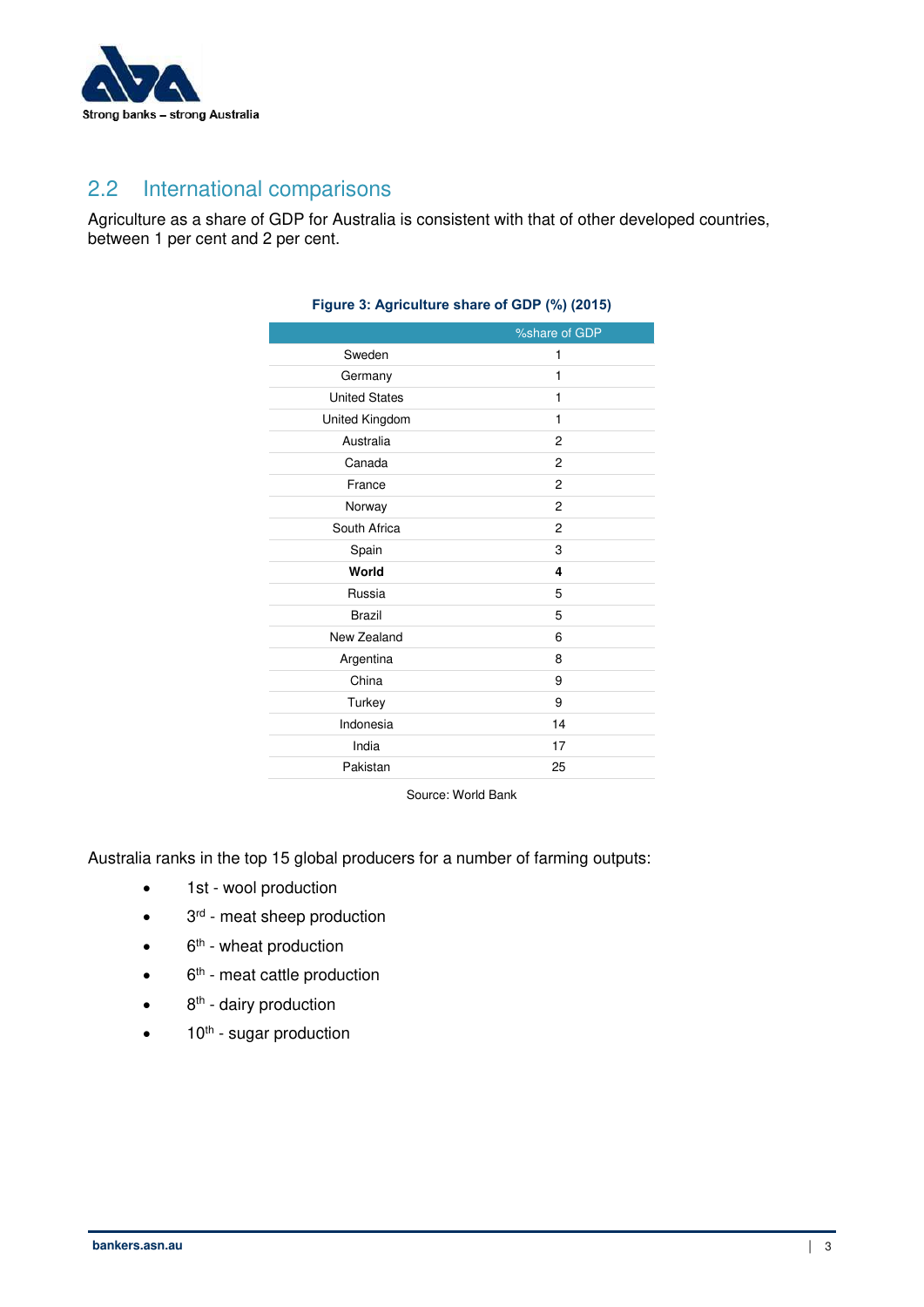

| <b>Wheat</b>         | <b>Sugar</b>         | <b>Wool</b>      | <b>Meat cattle</b>   | <b>Meat sheep</b> | <b>Dairy</b>         |
|----------------------|----------------------|------------------|----------------------|-------------------|----------------------|
| China                | <b>Brazil</b>        | <b>Australia</b> | <b>United States</b> | China             | <b>United States</b> |
| India                | India                | China            | Brazil               | India             | India                |
| <b>United States</b> | China                | Jordan           | China                | <b>Australia</b>  | New Zealand          |
| Russia               | Thailand             | New Zealand      | India                | Sudan             | China                |
| Canada               | Pakistan             | United Kingdom   | Argentina            | New Zealand       | Brazil               |
| <b>Australia</b>     | Mexico               | Russian          | <b>Australia</b>     | Nigeria           | Argentina            |
| Pakistan             | Colombia             | Iran             | Mexico               | Pakistan          | Russia               |
| Turkey               | Indonesia            | Pakistan         | Pakistan             | Turkey            | <b>Australia</b>     |
| Ukraine              | Philippines          | Sudan            | Russia               | Iran              | Egypt                |
| Iran                 | <b>Australia</b>     | Morocco          | Canada               | Algeria           | Pakistan             |
| Kazakhstan           | <b>United States</b> | Turkmenistan     | Colombia             | Bangladesh        | Canada               |
| Argentina            | Argentina            | Turkey           | Egypt                | Russia            | Mexico               |
| Egypt                | Viet Nam             | Argentina        | South Africa         | South Africa      | Iran                 |
| <b>Brazil</b>        | South Africa         | India            | Turkey               | Ethiopia          | Ukraine              |
| Mexico               | Egypt                | Kazakhstan       | New Zealand          | Kazakhstan        | Turkey               |

#### **Figure 4: Production of selected agricultural commodities – top 15 countries**

Source: FAOSTAT

# <span id="page-6-0"></span>2.3 Value of agricultural production

The gross value of Australia's agricultural production in 2015 was \$77.7 billion, an increase of 7.3 per cent over the previous year.



#### **Figure 5: Gross value of agricultural production**

The major agricultural activity in 2014-15 was slaughtered livestock, comprising 35 per cent or \$18.7 billion of all agricultural output. Cattle and calves accounted for just over one-fifth (21 per cent) of all agricultural production.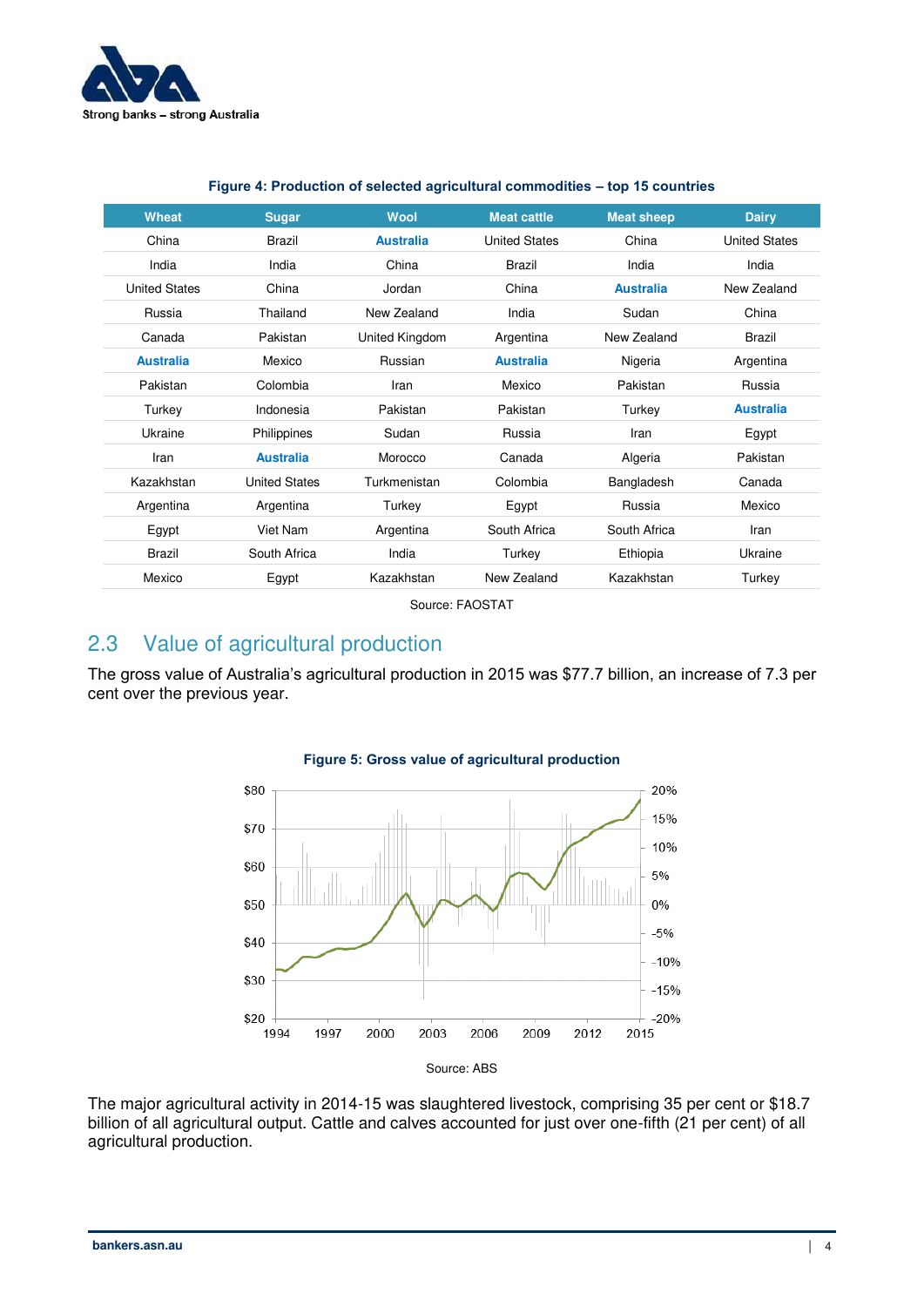

Broadacre crops made up 30 per cent or \$16.1 billion of agricultural production. Within this, wheat farming was the largest category of broadacre farming and was second only to cattle and calves in terms of the value of farm commodities produced.

Dairy was the third most important commodity in terms of agricultural production.



#### **Figure 6: Principal agriculture commodities produced (\$bn)**

Source: ABS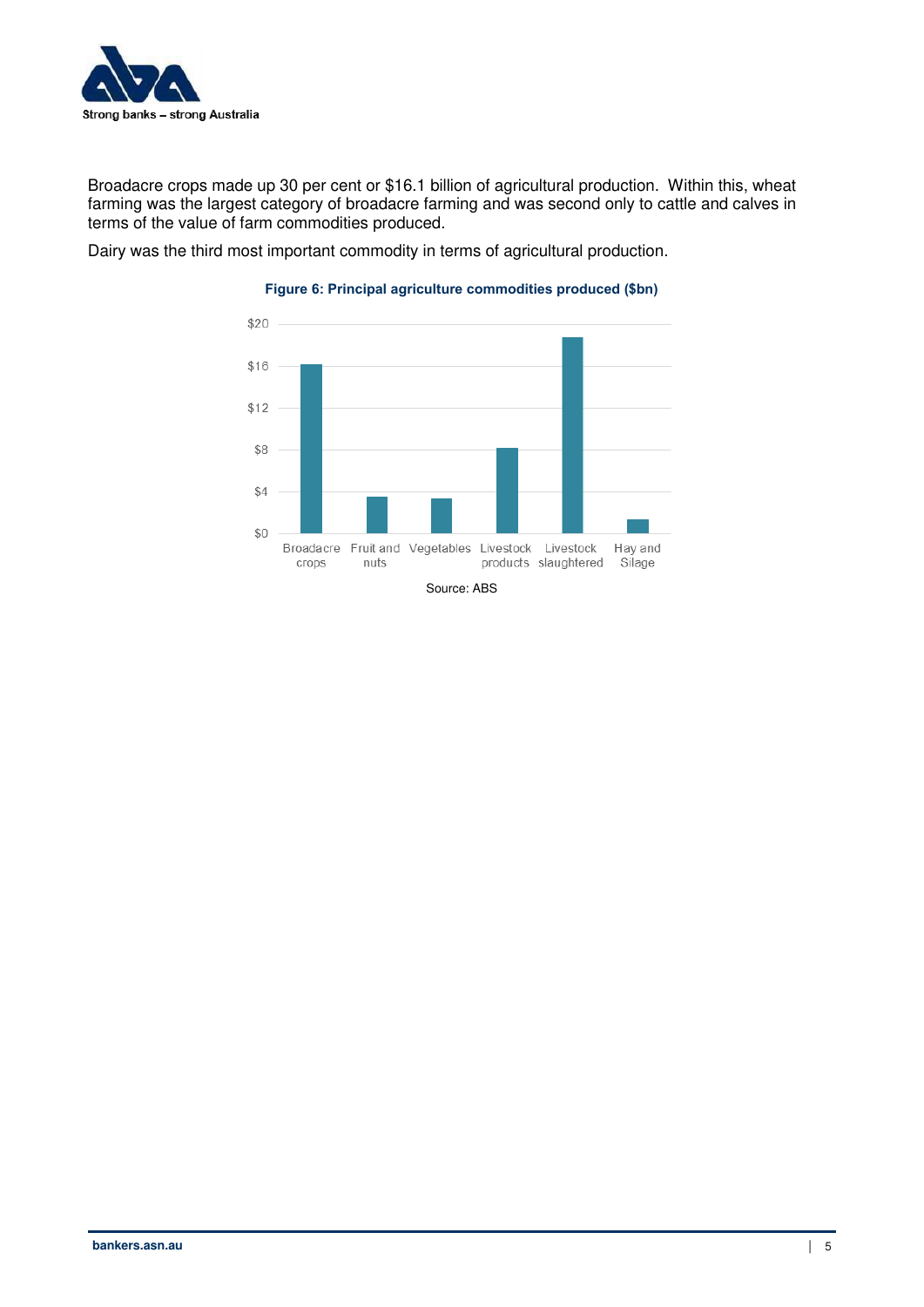

| <b>Commodity produced</b>                 | <b>Total</b>     | <b>%contribution</b> |  |  |
|-------------------------------------------|------------------|----------------------|--|--|
| <b>Broadacre crops</b>                    | \$16,133,547,013 | 30.1%                |  |  |
| . Wheat                                   | \$7,124,099,984  | 13.3%                |  |  |
| . Barley                                  | \$2,416,708,799  | 4.5%                 |  |  |
| . Canola                                  | \$1,782,360,118  | 3.3%                 |  |  |
| . Sugar cane                              | \$1,304,648,311  | 2.4%                 |  |  |
| . Cotton lint                             | \$958,411,047    | 1.8%                 |  |  |
| . Non-cereal crops - Other pulses         | \$906,159,019    | 1.7%                 |  |  |
| . Other                                   | \$1,641,159,735  | 3.1%                 |  |  |
|                                           |                  |                      |  |  |
| <b>Fruit and nuts</b>                     | \$3,512,059,787  | 6.5%                 |  |  |
| . Grapes for Wine production              | \$1,108,082,145  | 2.1%                 |  |  |
| . Apples                                  | \$555,899,631    | 1.0%                 |  |  |
| . Almonds                                 | \$515,127,776    | 1.0%                 |  |  |
| . Bananas                                 | \$455,027,974    | 0.8%                 |  |  |
| . Oranges                                 | \$288,460,792    | 0.5%                 |  |  |
| . Other                                   | \$589,461,470    | 1.1%                 |  |  |
|                                           |                  |                      |  |  |
| Vegetables                                | \$3,350,341,526  | 6.2%                 |  |  |
| . Potatoes                                | \$617,953,141    | 1.2%                 |  |  |
| . Tomatoes                                | \$285,400,104    | 0.5%                 |  |  |
| . Mushrooms                               | \$273,594,381    | 0.5%                 |  |  |
| . Other                                   | \$2,173,393,900  | 4.1%                 |  |  |
|                                           |                  |                      |  |  |
| <b>Livestock products</b>                 | \$8,126,844,478  | 15.2%                |  |  |
| . Milk                                    | \$4,722,069,696  | 8.8%                 |  |  |
| . Wool                                    | \$2,675,927,117  | 5.0%                 |  |  |
| . Eggs                                    | \$728,847,665    | 1.4%                 |  |  |
|                                           |                  |                      |  |  |
| Livestock slaughtered and other           | \$18,739,739,832 | 34.9%                |  |  |
| Cattle and calves                         | \$11,530,488,665 | 21.5%                |  |  |
| . Sheep and lambs                         | \$3,296,367,639  | 6.1%                 |  |  |
| . Poultry                                 | \$2,609,575,931  | 4.9%                 |  |  |
| . Pigs                                    | \$1,149,038,215  | 2.1%                 |  |  |
| . Other                                   | \$154,269,381    | 0.3%                 |  |  |
| <b>Hay and Silage</b>                     | \$1,402,588,922  | 2.6%                 |  |  |
|                                           |                  |                      |  |  |
| Nurseries, cut flowers or cultivated turf | \$1,251,567,864  | 2.3%                 |  |  |

**Total \$53,624,771,566 100.0%** 

#### **Figure 7: Value of agricultural commodities produced 2014-15**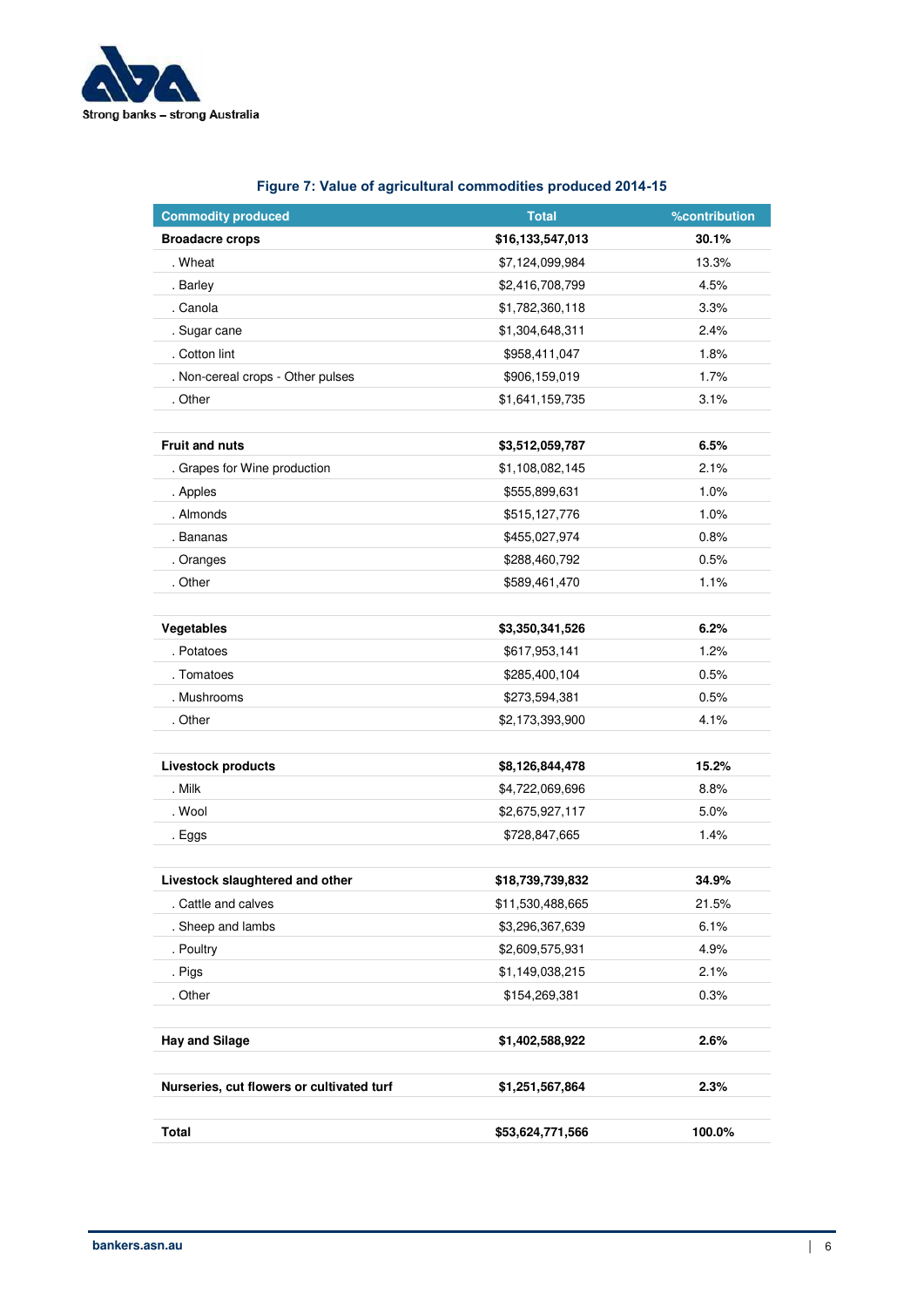

### <span id="page-9-0"></span>2.4 Income, costs and profit

Profits from the agriculture industry have been rising solidly since 2007.

Gross operating surplus (**GOS**) for the industry was \$15.6 billion in 2015, an increase of 34 per cent over the previous year.

GOS has doubled over the past five years.



**Figure 8: Agriculture income (GOS)** 

Just on 70 per cent of agricultural businesses reported a profit over the three years ending June 2014. That was slightly lower than for all industries (77.6 per cent).

However, the average profitability was solid, with an average profit margin of 16.0 per cent, considerably higher than the 11.9 per cent result across all industries.

|                                          | <b>Profit margin</b> | Made a profit | <b>Broke even</b> | <b>Made a loss</b> |
|------------------------------------------|----------------------|---------------|-------------------|--------------------|
| Agriculture, forestry and fishing        | 16.0%                | 69.8%         | 0.9%              | 29.3%              |
| Mining                                   | 29.4%                | 38.4%         | 1.6%              | 58.8%              |
| Manufacturing                            | 4.9%                 | 77.4%         | 1.4%              | 21.2%              |
| Construction                             | 8.6%                 | 80.6%         | 1.5%              | 17.8%              |
| Transport, postal and warehousing        | 10.3%                | 85.2%         | 1.2%              | 13.6%              |
| Information media and telecommunications | 10.6%                | 74.7%         | 1.9%              | 23.4%              |

Rental, hiring and real estate services 39.8% 81.6% 1.6% 16.8% Professional, scientific and technical services 24.7% 80.5% 1.8% 17.8% 17.8% Arts and recreation 14.7% 75.8% 2.8% 21.4% **Total selected industries 11.9% 77.6% 1.6% 20.7%** 

#### **Figure 9: Profit indicators (average 3 years to June 2014)**

Source: ABS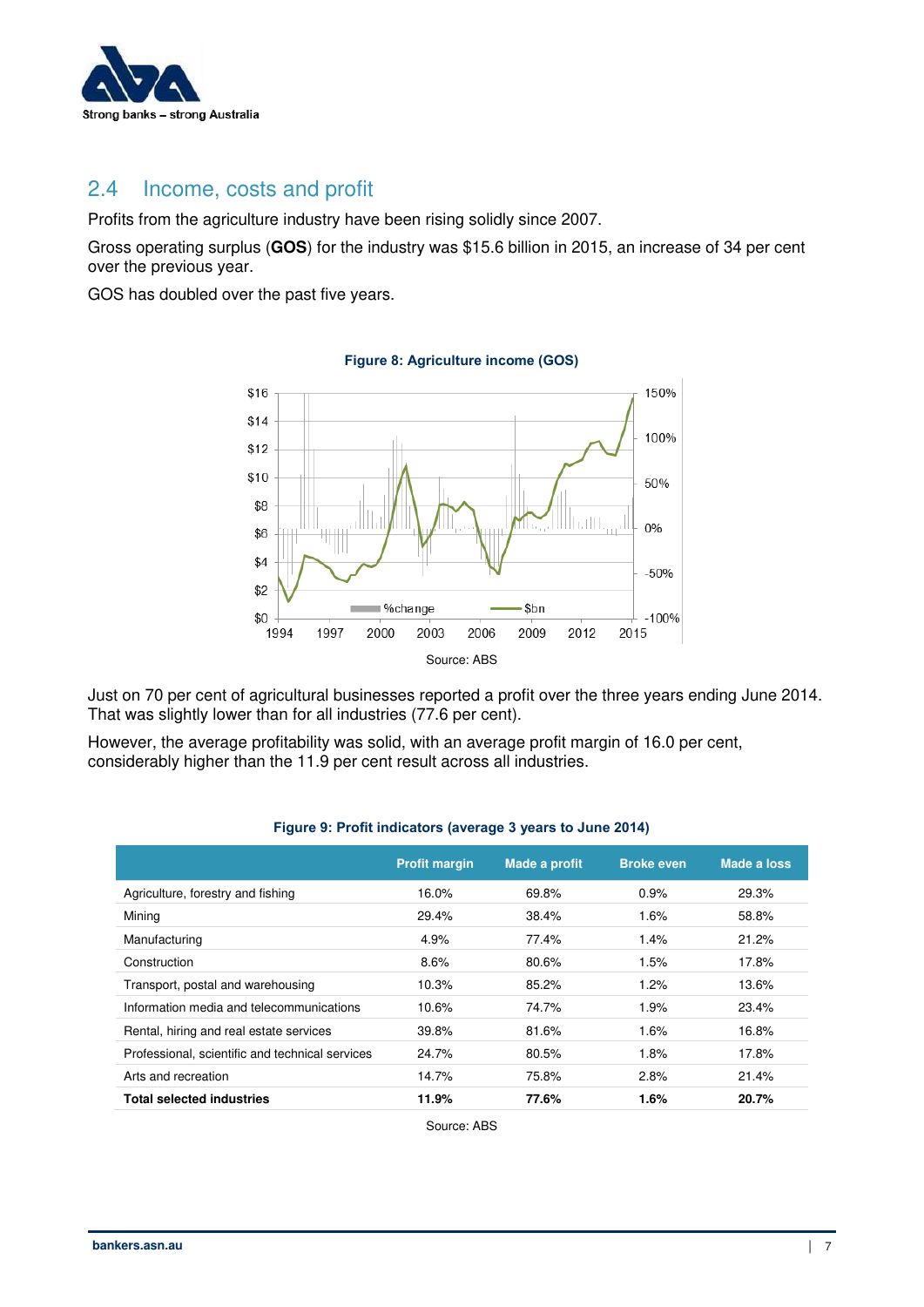

Not all farm income is derived from activities on the farm. About three-quarters of income was derived from on-farm production in 2014-15 while 19 per cent came from off-farm income and other activities.

|                                | <b>NSW</b> | <b>Vic</b> | Qld   | <b>SA</b> | <b>WA</b> | Tas   | <b>NT</b> | <b>ACT</b> | <b>Total</b> |
|--------------------------------|------------|------------|-------|-----------|-----------|-------|-----------|------------|--------------|
| Agricultural production        | 70.4       | 77.1       | 71.5  | 77.3      | 81.5      | 72.0  | 74.7      | 63.2       | 74.0         |
| Grants, govt transfers, relief | 0.5        | 0.2        | 0.5   | 0.3       | 0.3       | 0.5   | np        | np         | 0.4          |
| Off-farm employment/activities | 21.9       | 16.3       | 21.4  | 16.0      | 13.1      | 20.6  | 17.4      | 26.3       | 18.9         |
| Other funding sources          | 6.1        | 5.1        | 5.4   | 4.8       | 4.4       | 4.8   | 5.0       | 7.3        | 5.4          |
| Not stated                     | 1.1        | 1.4        | 1.2   | 1.5       | 0.7       | 2.1   | np        | np         | 1.2          |
| Total                          | 100.0      | 100.0      | 100.0 | 100.0     | 100.0     | 100.0 | 100.0     | 100.0      | 100.0        |
| Source: ABS                    |            |            |       |           |           |       |           |            |              |

#### **Figure 10: Source of farm income 2014-15 (%)**

There are many costs incurred in farming. In 2014-15 the biggest costs were depreciation, seeds and fodder, and repairs and maintenance. The cost of fertiliser, chemicals and fuel were less significant.

|                         | 1999-00  | $2002 - 03$ | 2005-06  | 2008-09  | $2011 - 12$ | $2014 - 15$ |
|-------------------------|----------|-------------|----------|----------|-------------|-------------|
| Fuel                    | \$1,450  | \$1,520     | \$2,223  | \$2,235  | \$2,407     | \$2,005     |
| Fertiliser              | \$1,840  | \$1,820     | \$1.843  | \$3,367  | \$2.344     | \$2,163     |
| Chemicals               | \$1,604  | \$1,550     | \$1,749  | \$1,781  | \$1,471     | \$1,495     |
| Seed and fodder         | \$2,847  | \$4,874     | \$3,827  | \$5,259  | \$4,133     | \$4,957     |
| Marketing               | \$3,144  | \$2,433     | \$3,675  | \$3,730  | \$4,007     | \$4,100     |
| Repairs and maintenance | \$2,150  | \$2,392     | \$2,602  | \$3,070  | \$3,876     | \$4,846     |
| Other                   | \$3,017  | \$3,329     | \$3,692  | \$3,820  | \$4,411     | \$4,705     |
| Total                   | \$16,052 | \$17,918    | \$19,611 | \$23,262 | \$22,648    | \$24,271    |
|                         |          |             |          |          |             |             |
| Other costs             |          |             |          |          |             |             |
| Wages                   | \$3,250  | \$3,226     | \$3,778  | \$3,828  | \$4,170     | \$4,296     |
| Interest paid           | \$2,023  | \$2,295     | \$3,249  | \$4,331  | \$4,836     | \$3,883     |
| Other overheads         | \$372    | \$412       | \$446    | \$477    | \$525       | \$561       |
| Total                   | \$5,645  | \$5,933     | \$7,473  | \$8,636  | \$9,531     | \$8,740     |
| <b>Total cash costs</b> | \$21,697 | \$23,851    | \$27,084 | \$31,898 | \$32,179    | \$33,011    |
|                         |          |             |          |          |             |             |
| <b>Depreciation</b>     | \$3,526  | \$3,915     | \$4,255  | \$4,674  | \$5,070     | \$5,455     |
|                         |          |             |          |          |             |             |
| <b>Total farm costs</b> | \$25,223 | \$27,766    | \$31,339 | \$36,573 | \$37,249    | \$38,465    |
| Source: ABARE           |          |             |          |          |             |             |

#### **Figure 11: Major components of farm costs (\$m)**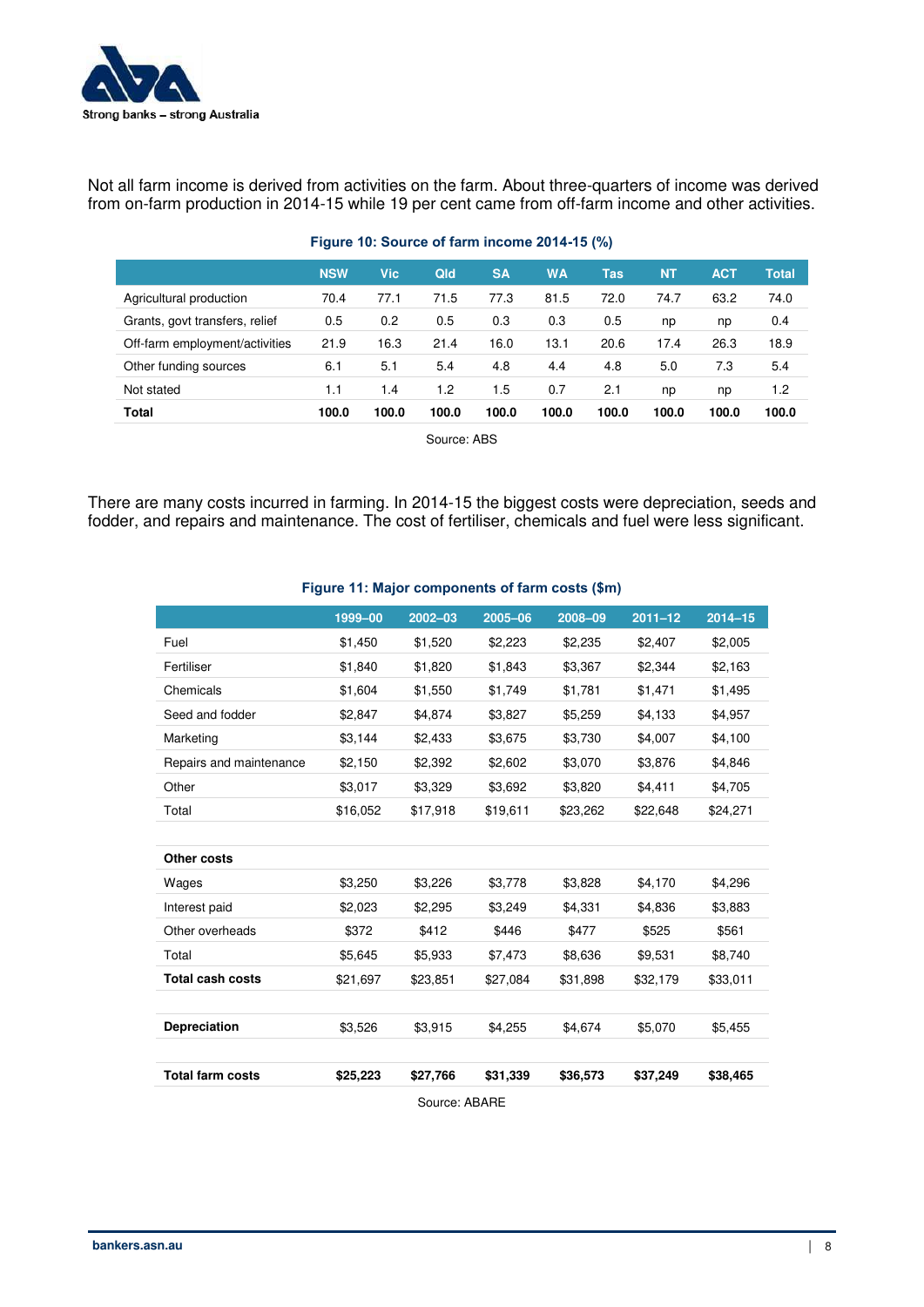



#### **Figure 12: Major components of farm costs (2014-15)**

### <span id="page-11-0"></span>2.5 Land use and land values

Farming activities occupy about half the land area of Australia.

Land use for farming varies from around three-quarters of the land in Queensland (79 per cent) and NSW (72 per cent), to about half the land in Victoria (53 per cent) and SA (47 per cent), with a third in WA (32 per cent).

Looking across the states and territories, Queensland accounts for 35 per cent of all farming land in Australia, followed by WA at 21 per cent, and NSW at 15 per cent.

#### **Figure 13: Land use 2014-15**

|                               | <b>NSW</b> | <b>Vic</b> | Qld     | <b>SA</b> | <b>WA</b> | Tas   | <b>NT</b> | <b>ACT</b> | <b>Aust</b> |
|-------------------------------|------------|------------|---------|-----------|-----------|-------|-----------|------------|-------------|
| Area of farms ('000 Ha)       | 57,399     | 12,009     | 135.918 | 45.837    | 81,399    | .569  | 50.392    | 35         | 384,558     |
| . Area of farms (%)           | 72%        | 53%        | 79%     | 47%       | 32%       | 23%   | 37%       | 15%        | 50%         |
| . Area of crops ('000 Ha)     | 6,488      | 4,504      | 2,407   | 3,986     | 8,657     | 130   | 19        | 0          | 26,192      |
|                               |            |            |         |           |           |       |           |            |             |
| Area non-agric land ('000 Ha) | 22,665     | 10,733     | 37.147  | 52.511    | 171.589   | 5.271 | 84.521    | 201        | 384,644     |
|                               |            |            |         |           |           |       |           |            |             |
| Total land area ('000 Ha)     | 80.064     | 22.742     | 173.065 | 98.348    | 252.988   | 6,840 | 134.913   | 236        | 769,202     |
| Source: ABS                   |            |            |         |           |           |       |           |            |             |

The value of farming land increased solidly throughout the first decade of the 21<sup>st</sup> century (2001 to 2010).

More recently the value of grazing land has declined in Queensland and has been relatively flat in other states and territories, while the performance of other farming land has been mixed.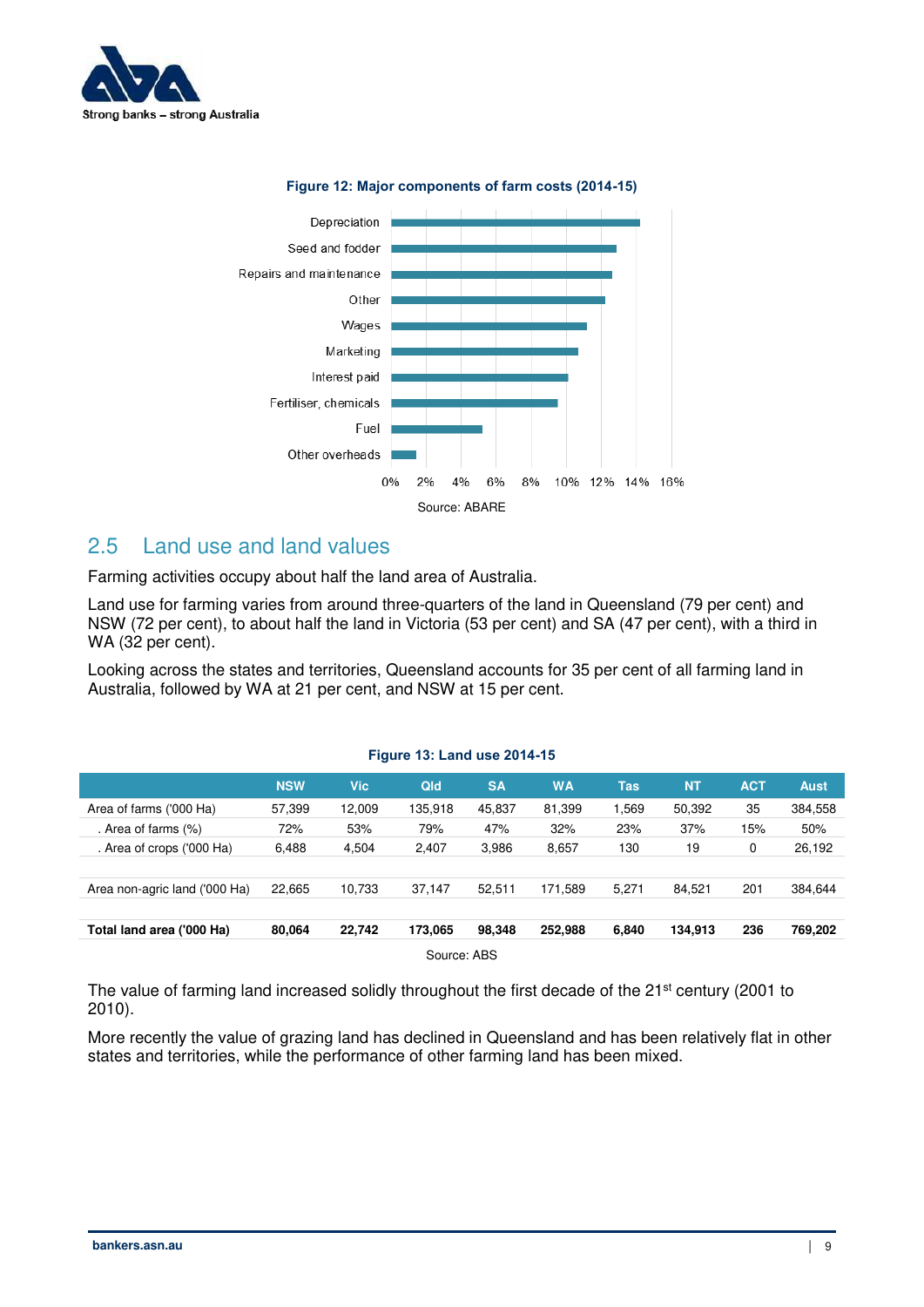







# <span id="page-12-0"></span>2.6 Number and ownership of businesses

There were 179,549 businesses operating in the agriculture, forestry and fishing industry at June 2015. This was 8.5 per cent of all businesses in Australia.

The agriculture, forestry and fishing industry has the fifth highest number of businesses of the 19 industry divisions for which ABS release data.

Nevertheless, the number of businesses is shrinking, with the number of businesses declining by 12 per cent over the past six years compared with a decline of 9 per cent in the number of manufacturing businesses.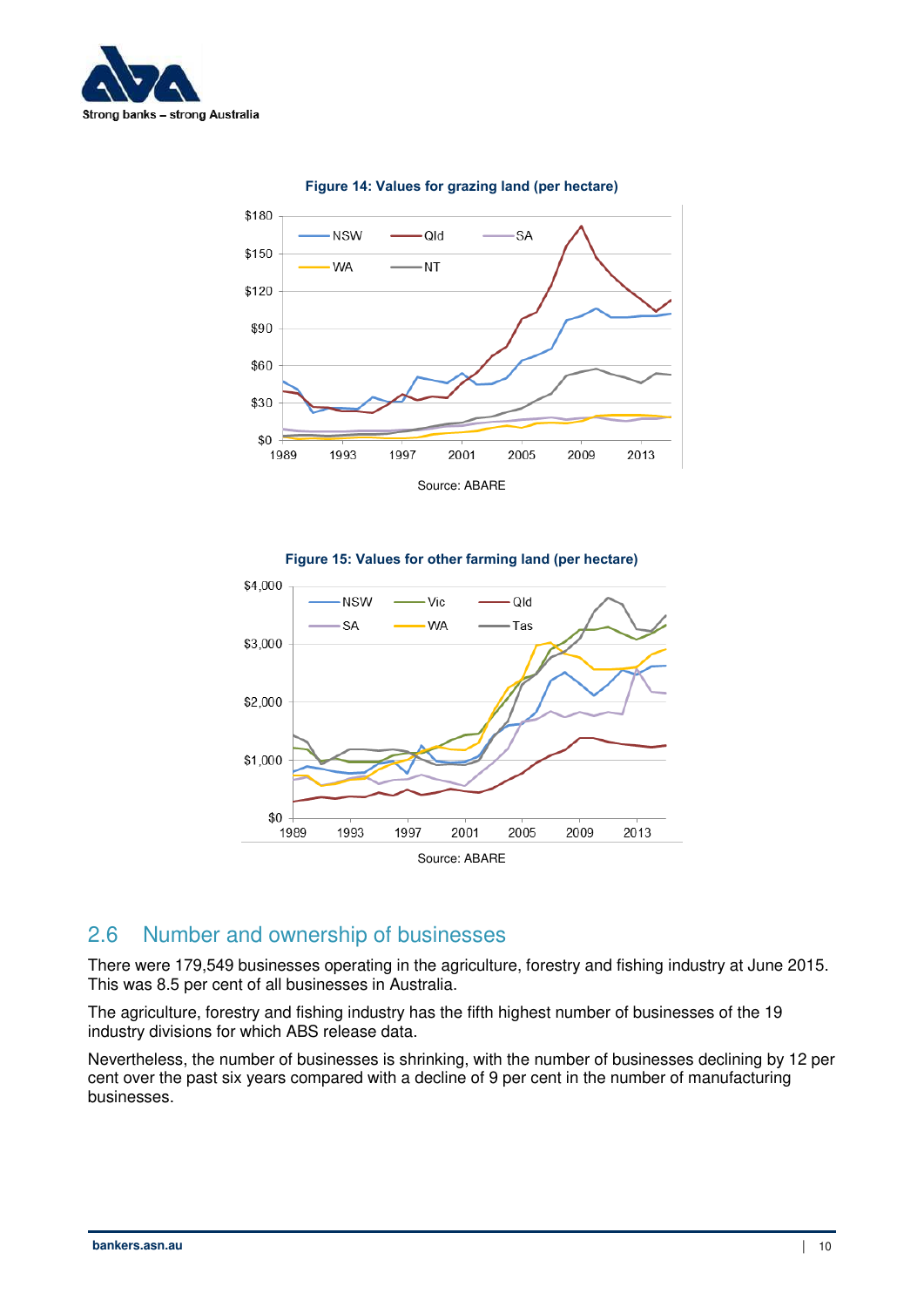

|                                                 | 2009      | 2011      | 2013      | 2015      |
|-------------------------------------------------|-----------|-----------|-----------|-----------|
| Construction                                    | 344,419   | 353,920   | 335,767   | 345,479   |
| Professional, Scientific and Technical Services | 234,347   | 252,829   | 247,621   | 255,064   |
| Rental, Hiring and Real Estate Services         | 218,592   | 227,820   | 225,539   | 234,228   |
| <b>Financial and Insurance Services</b>         | 149,575   | 164,778   | 168,955   | 184,183   |
| Agriculture, Forestry and Fishing               | 204,503   | 198,952   | 187,600   | 179,549   |
| <b>Retail Trade</b>                             | 139,808   | 144,297   | 135,643   | 132,382   |
| Transport, Postal and Warehousing               | 134,205   | 132,839   | 125,857   | 127,069   |
| Health Care and Social Assistance               | 92,733    | 101,716   | 107,628   | 117,915   |
| <b>Other Services</b>                           | 86,242    | 89,919    | 87,108    | 89,341    |
| Accommodation and Food Services                 | 77,695    | 82,226    | 81,859    | 87,555    |
| Manufacturing                                   | 91,949    | 90,579    | 85,071    | 83,489    |
| Administrative and Support Services             | 77,332    | 82,375    | 78,474    | 79,751    |
| <b>Wholesale Trade</b>                          | 77,202    | 79,832    | 76,379    | 76,659    |
| <b>Education and Training</b>                   | 24,575    | 26,376    | 25,835    | 27,275    |
| Arts and Recreation Services                    | 27,057    | 27,735    | 26,100    | 26,127    |
| Information Media and Telecommunications        | 17,995    | 19,010    | 18,582    | 19,481    |
| Mining                                          | 7,803     | 8,249     | 8,301     | 8,067     |
| Public Administration and Safety                | 7,815     | 7,781     | 7,351     | 7,274     |
| Electricity, Gas, Water and Waste Services      | 5,661     | 5,917     | 5,769     | 6,063     |
| <b>Currently Unknown</b>                        | 31,134    | 35,262    | 44,227    | 34,284    |
| <b>All Industries</b>                           | 2,050,642 | 2,132,412 | 2,079,666 | 2,121,235 |
| % Agriculture, Forestry and Fishing             | 10.0%     | 9.3%      | 9.0%      | 8.5%      |

#### **Figure 16: Number of businesses by industry division**

Source: ABS



#### **Figure 17: Agriculture, forestry and fishing as a % of all businesses**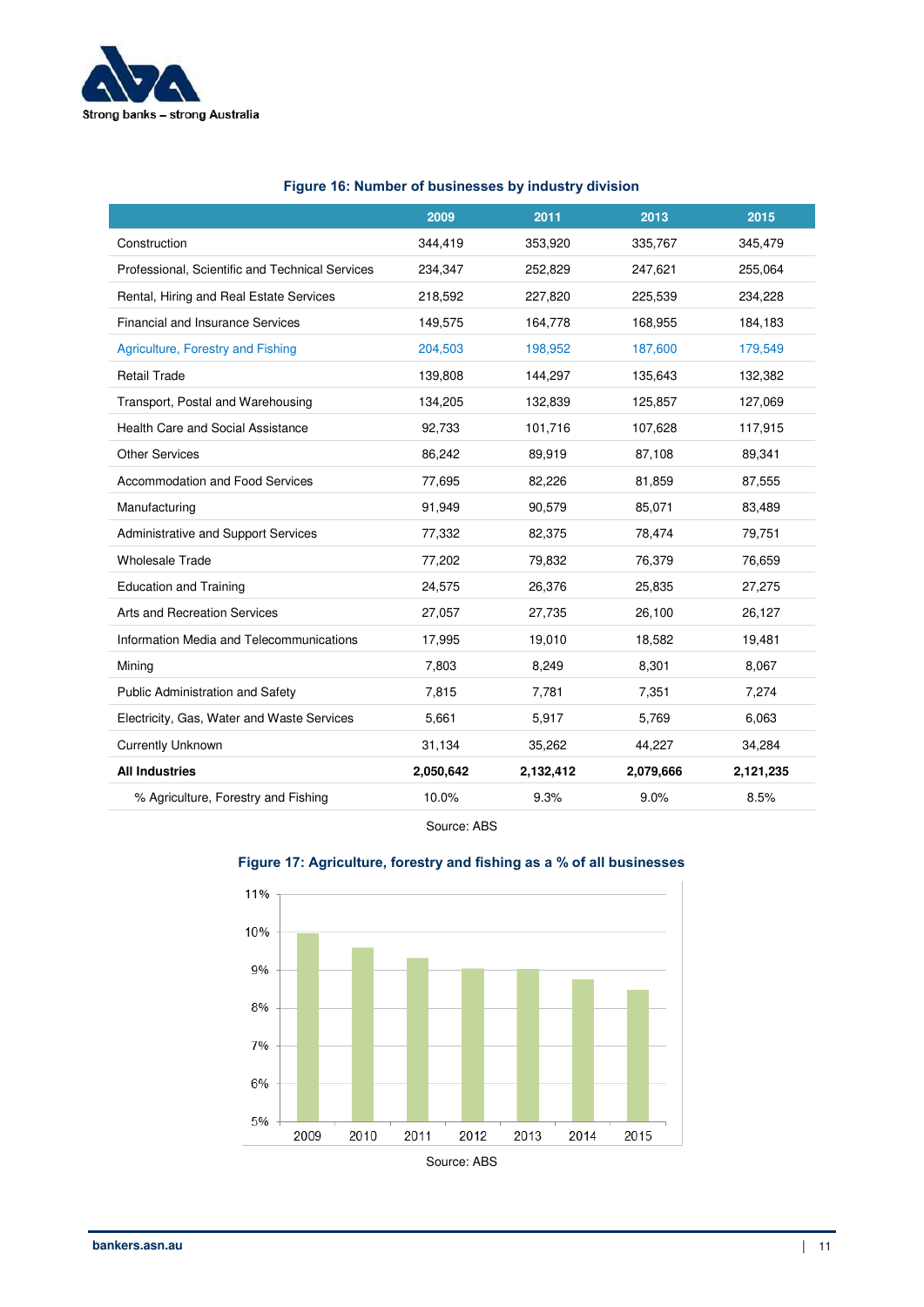

Australian farms are predominantly Australian owned. Around 99.4 per cent of businesses in agriculture, forestry and fishing were wholly Australian owned as at 2013-14. This is the highest of any industry sector.

About 86 per cent of agricultural land is Australian owned. The biggest foreign owners are the UK, USA and the Netherlands.

|                                                 | <b>Wholly Australian owned</b> |
|-------------------------------------------------|--------------------------------|
| Agriculture, Forestry and Fishing               | 99.4                           |
| <b>Financial and Insurance Services</b>         | 99.2                           |
| Health Care and Social Assistance               | 98.3                           |
| Rental, Hiring and Real Estate Services         | 97.5                           |
| Administrative and Support Services             | 97.3                           |
| <b>Other Services</b>                           | 96.9                           |
| Construction                                    | 96.2                           |
| Arts and Recreation Services                    | 96.1                           |
| Transport, Postal and Warehousing               | 94.9                           |
| Accommodation and Food Services                 | 94.2                           |
| <b>Retail Trade</b>                             | 93.2                           |
| Electricity, Gas, Water and Waste Services      | 91.8                           |
| Professional, Scientific and Technical Services | 91.7                           |
| Manufacturing                                   | 91.1                           |
| <b>Wholesale Trade</b>                          | 85.6                           |
| Information Media and Telecommunications        | 85.6                           |
| Mining                                          | 62.6                           |
| Total                                           | 94.1                           |

#### **Figure 18: Proportion of businesses that are wholly Australian owned (%)**

Source: ABS

# <span id="page-14-0"></span>2.7 Employment

There were 287,500 people employed in agricultural activities as of February 2016 and 70 per cent of these jobs were full-time.



#### **Figure 19: Agriculture – employment ('000)**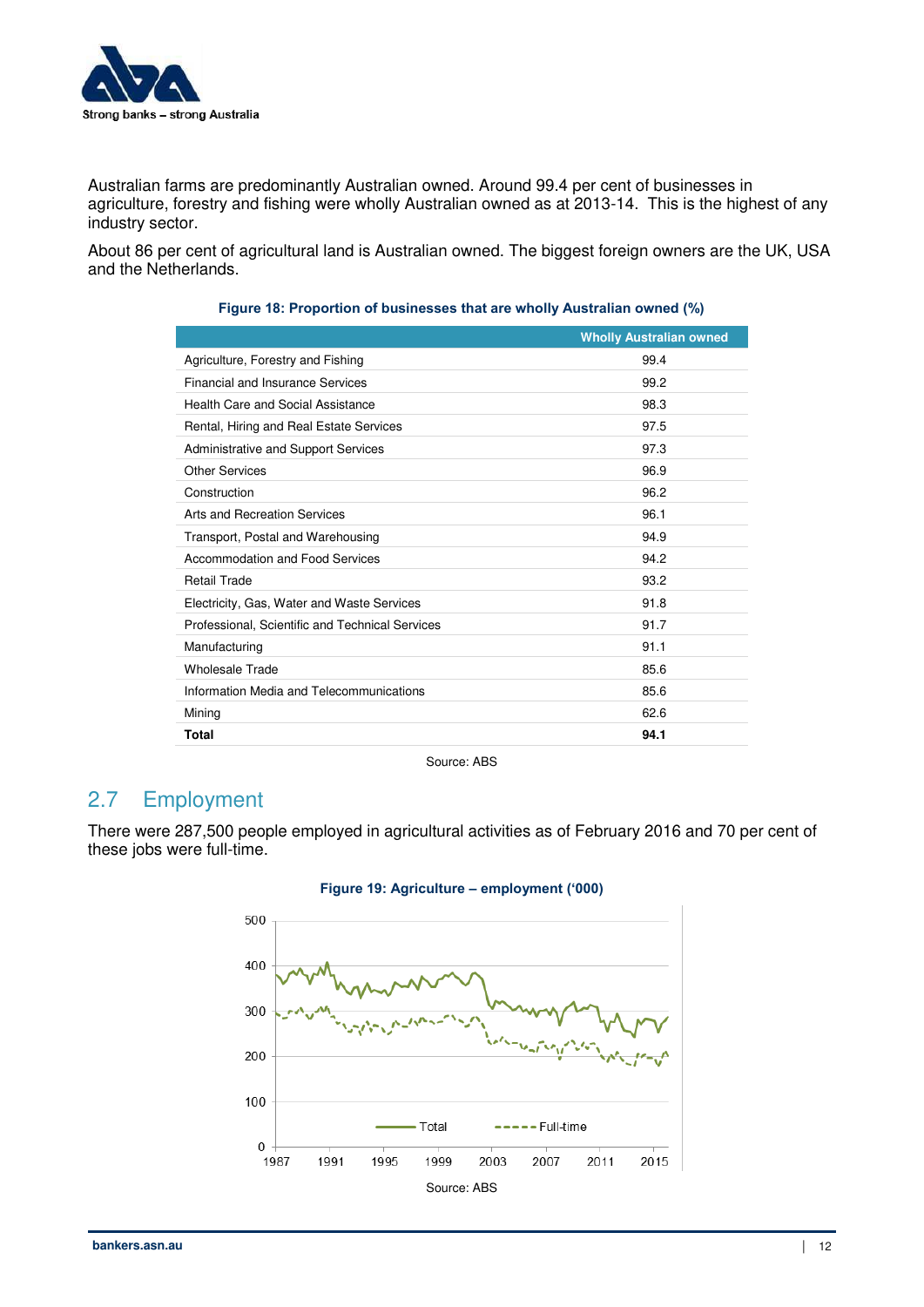

Agriculture accounts for 2.4 per cent of all jobs in Australia. This proportion has been in trend decline for some decades but seems to have stabilised over the past four years.



#### **Figure 20: Agriculture as % of total employment**

The distribution of employment across agricultural activities has seen significant change over time. Since the turn of this century alone, the number of persons employed in grains, sheep and beef farming has almost halved from 211,700 to 115,700. Similarly, horticulture and fruit has seen employment fall from 100,400 to 51,000 over the period from 2000 to 2015.

The category 'other', however, has seen a substantial rise and now (2014-15) is the second highest employer at 59,000.

|                            | 1999-00 | $2002 - 03$ | 2005-06 | 2008-09 | $2011 - 12$ | $2014 - 15$ |
|----------------------------|---------|-------------|---------|---------|-------------|-------------|
| Grains, sheep, beef cattle | 211.7   | 165.0       | 136.4   | 149.7   | 129.1       | 115.7       |
| Horticulture and fruit     | 100.4   | 94.2        | 83.4    | 59.1    | 57.2        | 51.1        |
| Other crops                | 14.2    | 9.7         | 7.3     | 14.3    | 9.5         | 4.7         |
| Dairy cattle               | 33.1    | 25.0        | 22.4    | 26.6    | 22.3        | 21.1        |
| Poultry                    | 8.6     | 11.1        | 8.9     | 9.1     | 10.1        | 6.3         |
| Other livestock            | 12.1    | 12.0        | 10.7    | 14.8    | 10.1        | 16.9        |
| Other                      | na      | 4.4         | 29.1    | 37.8    | 38.8        | 59.0        |
| <b>Total</b>               | 380.1   | 321.5       | 298.1   | 310.7   | 277.0       | 274.9       |

#### **Figure 21: Agriculture – distribution of employment ('000)**

Source: ABARE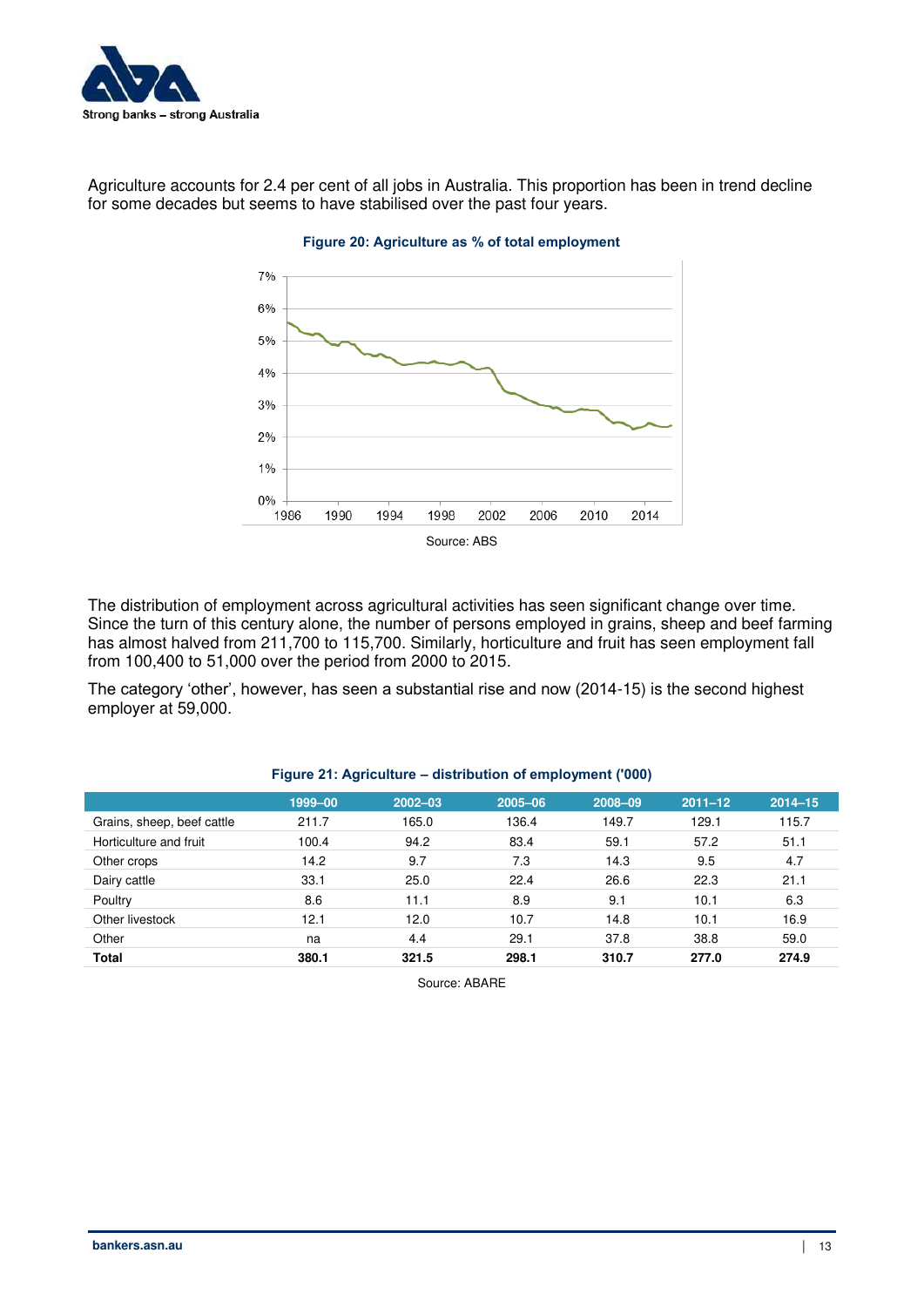



#### **Figure 22: Agriculture – distribution of employment**

### <span id="page-16-0"></span>2.8 Productivity

Productivity outcomes for the agriculture, forestry and fishing industry has generally been well above that for the overall market sector over the past two decades.

Over the past five years, average productivity growth for this industry has been 0.8 per cent per year compared to no growth (a flat outcome) for productivity across the overall market sector. However, that outperformance has not been apparent over the past two years.



#### **Figure 23: Productivity (average change over 3 years)**

Another way to look at productivity is through gross value added per employee. This has been broadly trending higher over the past three decades, although there has been some cyclic easing over the past two years or so.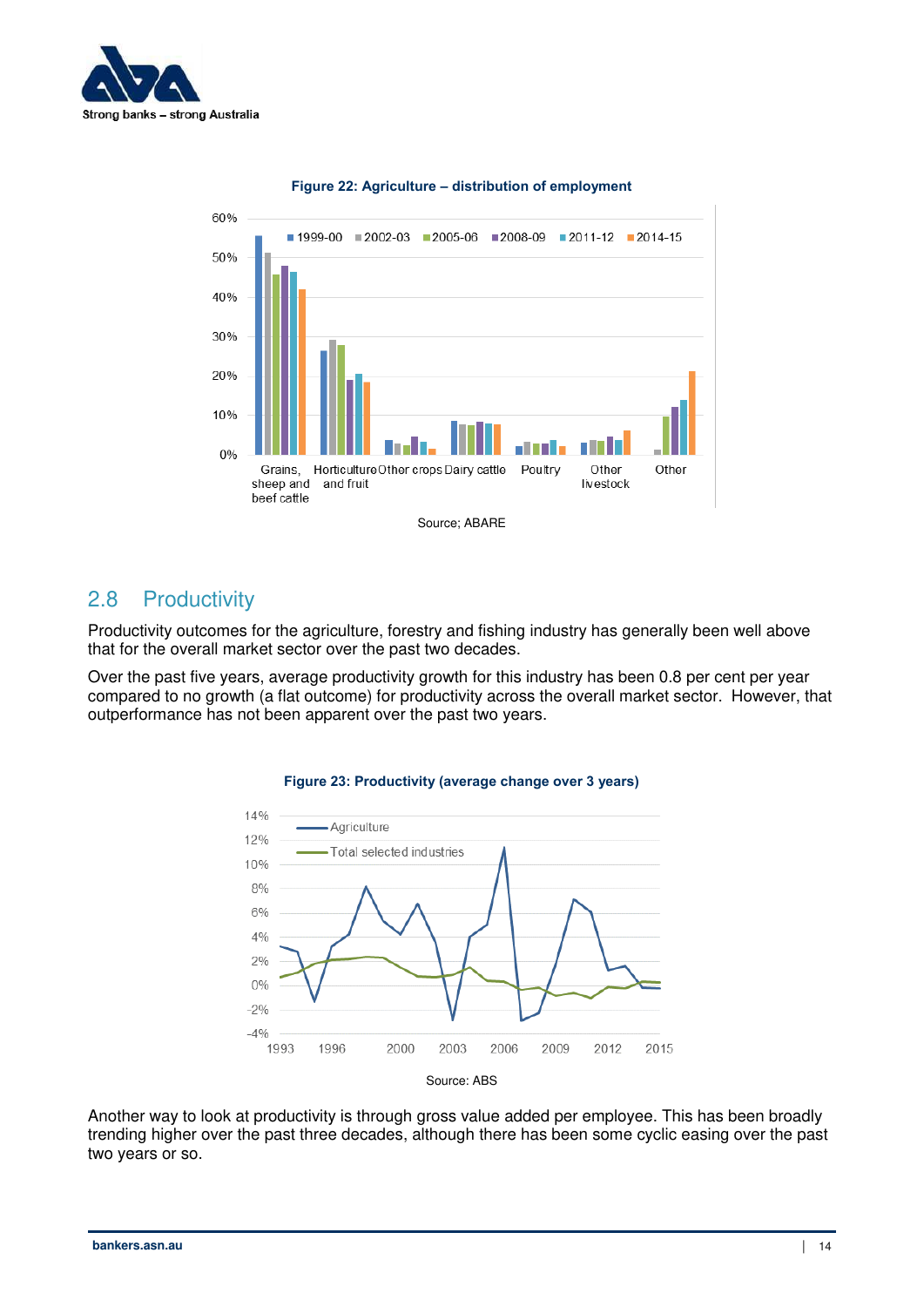





# <span id="page-17-0"></span>2.9 Innovation

The proportion of businesses in the agriculture, forestry and fishing industry which are involved in innovation is generally lower than the average across all industries. Even so, almost one in eight agriculture, forestry and fishing businesses undertook innovation in goods and services, one in six undertook innovation in their operational process, and one in eleven innovated their organisational or managerial processes.

|  |  | Figure 25: Innovation (2013-14) |  |
|--|--|---------------------------------|--|
|--|--|---------------------------------|--|

|                                               | <b>Goods or</b><br><b>services</b> | <b>Operational</b><br>processes | <b>Organisational</b><br>or managerial<br>processes | <b>Marketing</b><br>methods |
|-----------------------------------------------|------------------------------------|---------------------------------|-----------------------------------------------------|-----------------------------|
|                                               | $\%$                               | $\%$                            | $\%$                                                | $\%$                        |
| Agriculture, Forestry and Fishing             | 12.2                               | 15.4                            | 9.2                                                 | 4.7                         |
| Mining                                        | 12.2                               | 21.2                            | 21.9                                                | 6.5                         |
| Manufacturing                                 | 28.1                               | 27.4                            | 23.8                                                | 25.0                        |
| Electricity, Gas, Water & Waste               | 21.0                               | 22.7                            | 24.4                                                | 21.9                        |
| Construction                                  | 16.0                               | 12.1                            | 17.2                                                | 14.6                        |
| <b>Wholesale Trade</b>                        | 36.6                               | 28.0                            | 27.3                                                | 28.9                        |
| <b>Retail Trade</b>                           | 36.6                               | 16.3                            | 23.2                                                | 27.5                        |
| Accommodation and Food Services               | 40.6                               | 19.7                            | 25.5                                                | 28.7                        |
| Transport, Postal and Warehousing             | 14.2                               | 20.4                            | 16.0                                                | 7.7                         |
| Information Media and Telecommunications      | 29.9                               | 23.4                            | 26.1                                                | 27.9                        |
| <b>Financial and Insurance Services</b>       | 21.9                               | 18.2                            | 28.4                                                | 21.2                        |
| Rental, Hiring and Real Estate Services       | 16.4                               | 18.6                            | 20.3                                                | 18.6                        |
| Professional, Scientific & Technical Services | 28.7                               | 20.5                            | 25.2                                                | 21.4                        |
| Administrative and Support Services           | 19.3                               | 20.0                            | 25.0                                                | 21.9                        |
| Health Care and Social Assistance             | 18.4                               | 16.4                            | 26.2                                                | 18.1                        |
| Arts and Recreation Services                  | 19.6                               | 16.8                            | 23.9                                                | 30.2                        |
| <b>Other Services</b>                         | 20.8                               | 9.8                             | 19.1                                                | 26.7                        |
| <b>Total</b>                                  | 24.1                               | 17.9                            | 21.7                                                | 20.3                        |
|                                               |                                    |                                 |                                                     |                             |

Source: ABS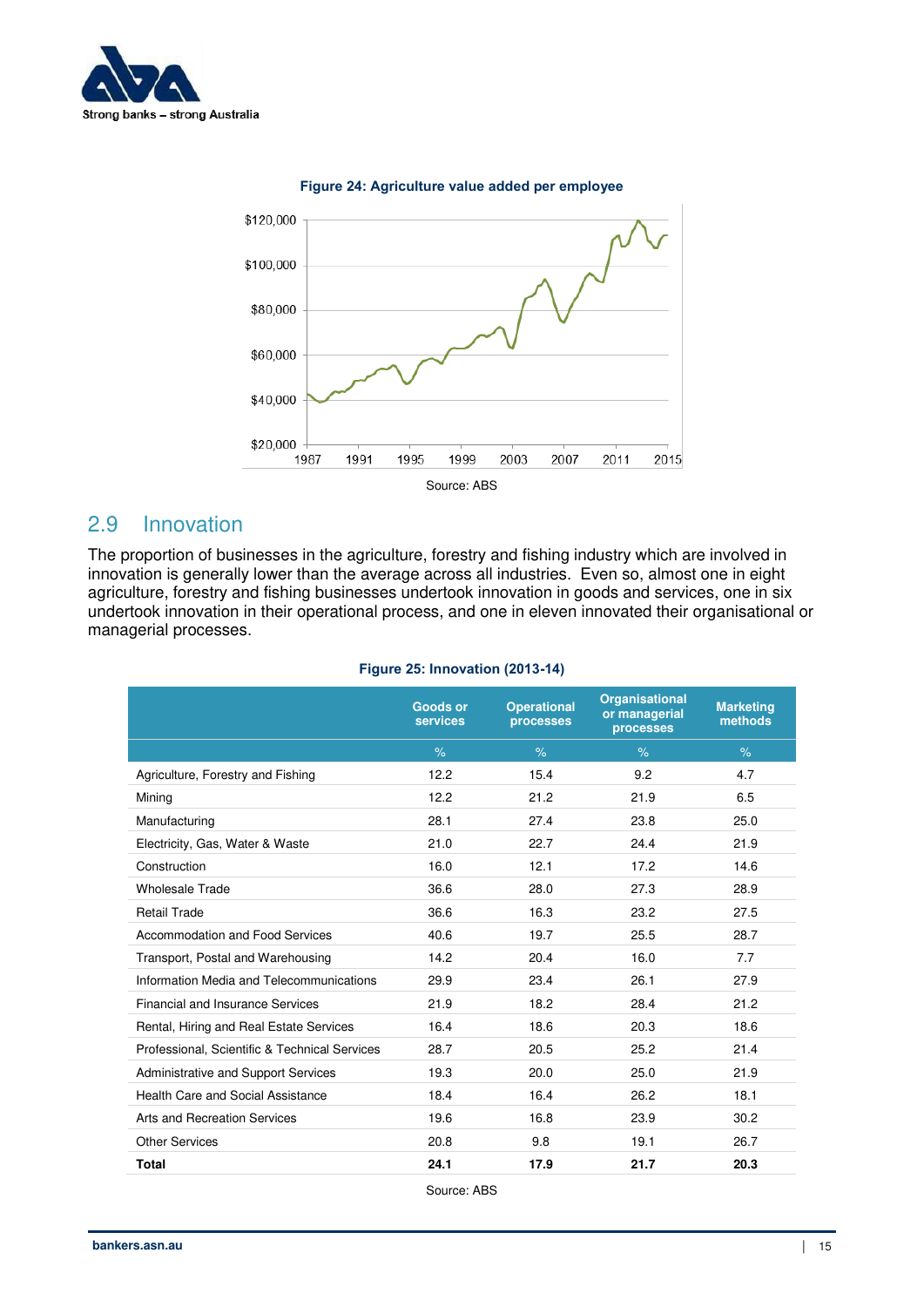

## <span id="page-18-0"></span>2.10 Exports

The value of rural exports was \$45 billion in 2015.

Rural exports have been growing strongly over the past five years, and are now 64 per cent higher than five years ago.



Rural exports now account for just under 15 per cent of all Australian exports of goods and services. Only five years ago this was at a record low of 10 per cent. This low, however, was a result of strong growth in mining exports rather than a fall in rural exports.



#### **Figure 27: Rural exports as % of exports**

The composition of rural exports has changed significantly over the past 40 years. In the 1970s and 1980s, over half of rural exports were cereal grains and wool, compared to 25 per cent today. Export of meat has been consistently near 20 per cent.

The category 'other' has risen strongly over the past 40 years from 18 per cent to almost half of all rural exports - this includes fruit and vegetables, dairy products, oil-seeds and oleaginous fruits and edible products and preparations.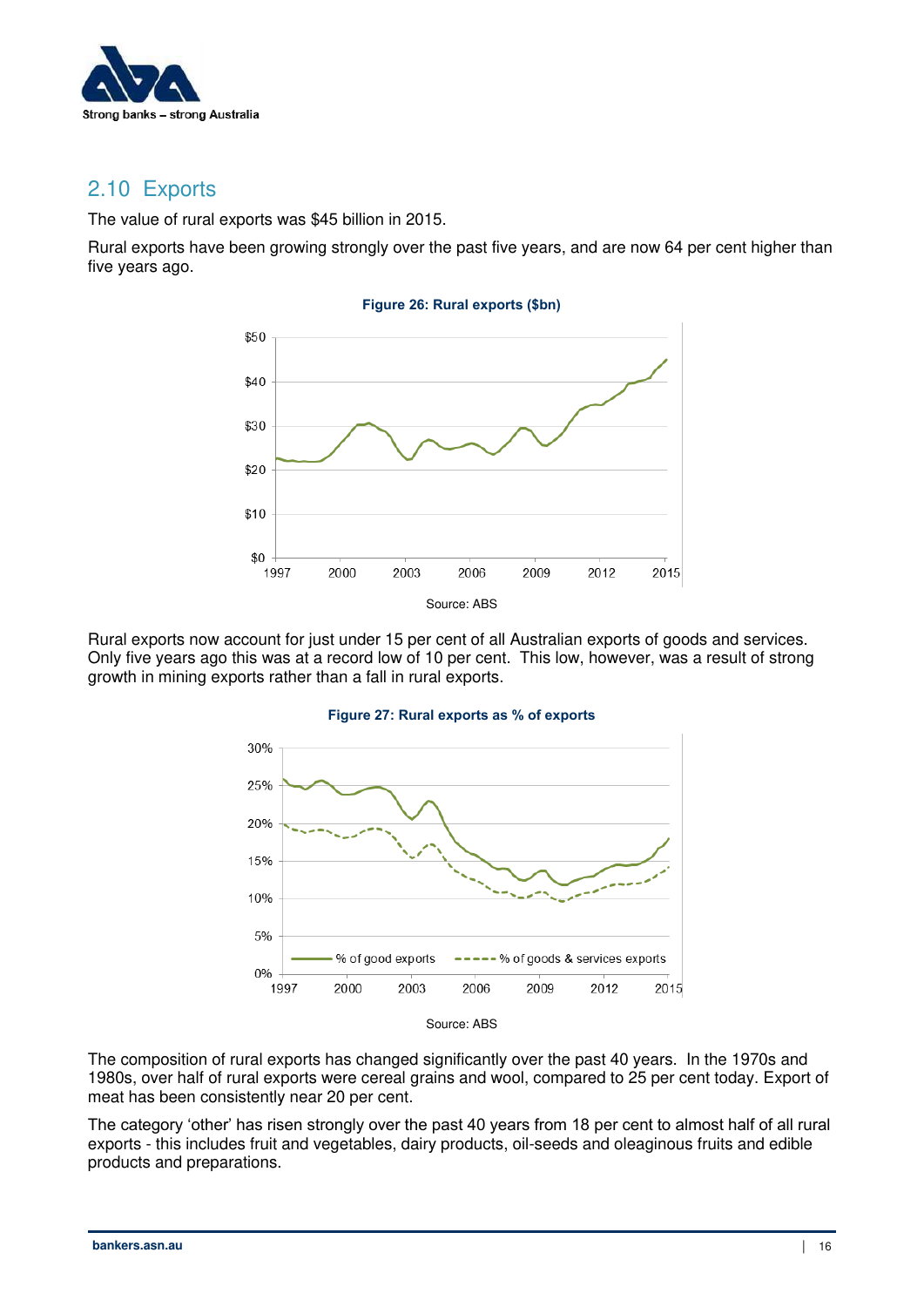

#### **Figure 28: Composition of rural exports (\$m)**

|         | <b>Cereal grains</b> | <b>Sugar and</b><br>honey | <b>Meat and</b><br>meat<br>preparations | <b>Wool and</b><br>sheepskins | Other rural | <b>Total</b> |
|---------|----------------------|---------------------------|-----------------------------------------|-------------------------------|-------------|--------------|
| 1974-75 | \$2.590              | \$826                     | \$2,539                                 | \$2,909                       | \$1,979     | \$10,843     |
| 1984-85 | \$5.027              | \$1,098                   | \$2.658                                 | \$4,237                       | \$3,312     | \$16,332     |
| 1994-95 | \$2.888              | \$1.904                   | \$5,388                                 | \$4.829                       | \$9,258     | \$24.267     |
| 2004-05 | \$6.531              | \$2.015                   | \$7.520                                 | \$3.738                       | \$20,285    | \$40.089     |
| 2014-15 | \$8.762              | \$1.652                   | \$10.454                                | \$3,099                       | \$23,407    | \$47,374     |

Source: ABARE



#### **Figure 29: Composition of rural exports**

Australia is a major global exporter of some key rural commodities, being in the top three for wheat, cattle, sheep and dairy.

#### **Figure 30: Exports of selected agricultural commodities – top 15 countries**

| <b>Wheat</b>         | <b>Meat cattle</b>   | <b>Meat sheep</b> | <b>Dairy</b>         |
|----------------------|----------------------|-------------------|----------------------|
| <b>United States</b> | <b>Brazil</b>        | <b>Australia</b>  | New Zealand          |
| Canada               | <b>Australia</b>     | China             | <b>United States</b> |
| <b>Australia</b>     | India                | Turkey            | <b>Australia</b>     |
| Russia               | <b>United States</b> | Nigeria           | Argentina            |
| Ukraine              | Canada               | India             | India                |
| Kazakhstan           | New Zealand          | Iran              | Egypt                |
| India                | Mexico               | Ethiopia          | Ukraine              |
| Argentina            | Argentina            | South Africa      | Iran                 |
| Turkey               | Colombia             | Sudan             | China                |
| Mexico               | China                | Kazakhstan        | Turkey               |
| Brazil               | Pakistan             | Bangladesh        | Canada               |
| Pakistan             | South Africa         | Pakistan          | Russia               |
| China                | Turkey               | Algeria           | Pakistan             |
| Iran                 | Egypt                | Russia            | Mexico               |
| Egypt                | Russia               | New Zealand       | Brazil               |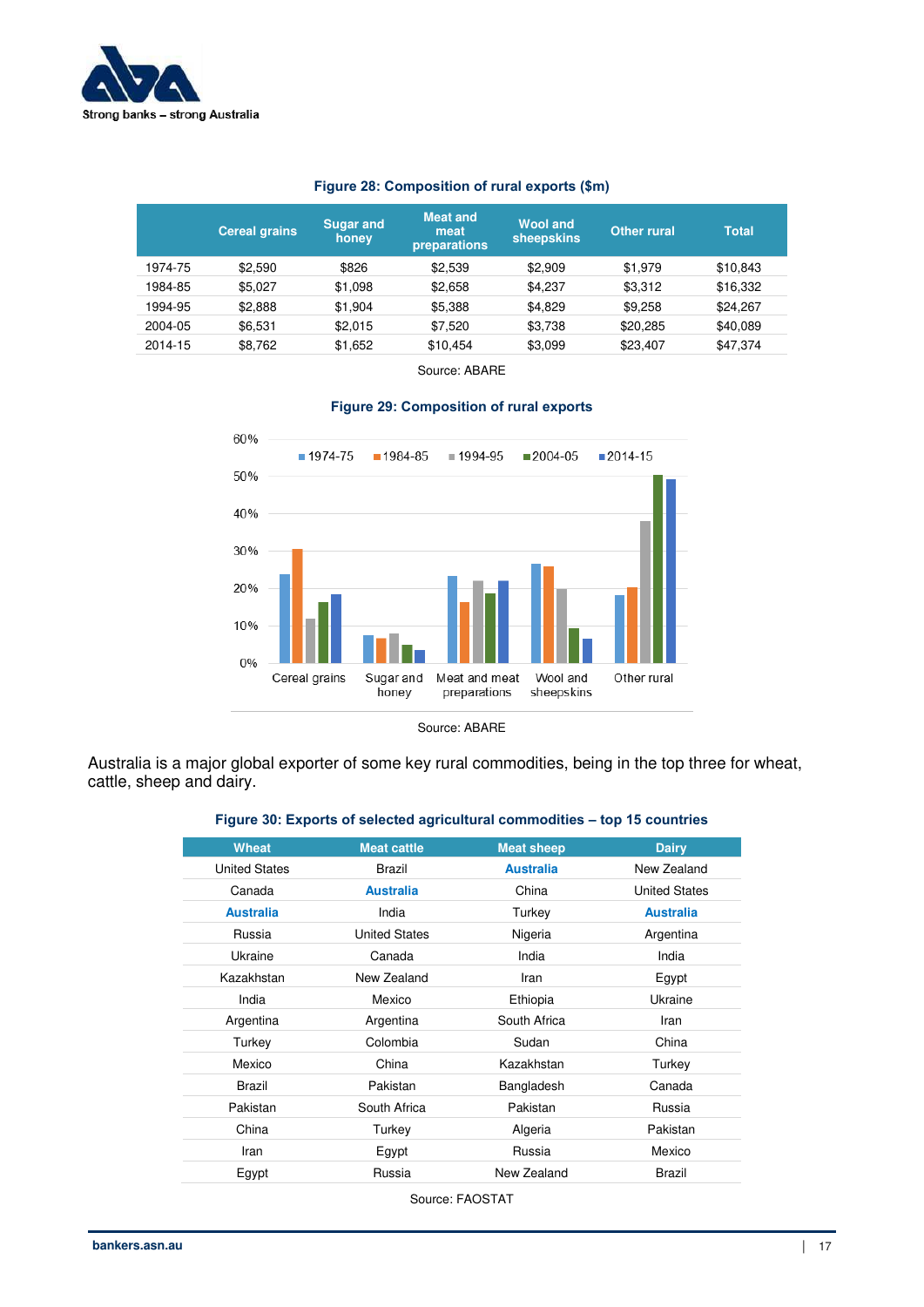

# <span id="page-20-0"></span>3. Finance

The agriculture industry has a relatively high demand for finance and banks have a long history of providing this financial support.

## <span id="page-20-1"></span>3.1 Loans outstanding

About two-thirds of small businesses (less than 20 employees) in agriculture, forestry and fishing have a credit facility other than a credit card. This is a higher recourse to debt funding than in other small business sectors.



**Figure 31: Proportion of businesses with debt facility (%)** 

Rural lending by banks increased by 4 per cent over the year to June 2015 to a record high of \$65 billion.



#### **Figure 32: Rural lending with banks**

The bulk of the lending (71 per cent) is in three states – NSW, Victoria and Queensland – primarily reflecting the relative share of rural activities.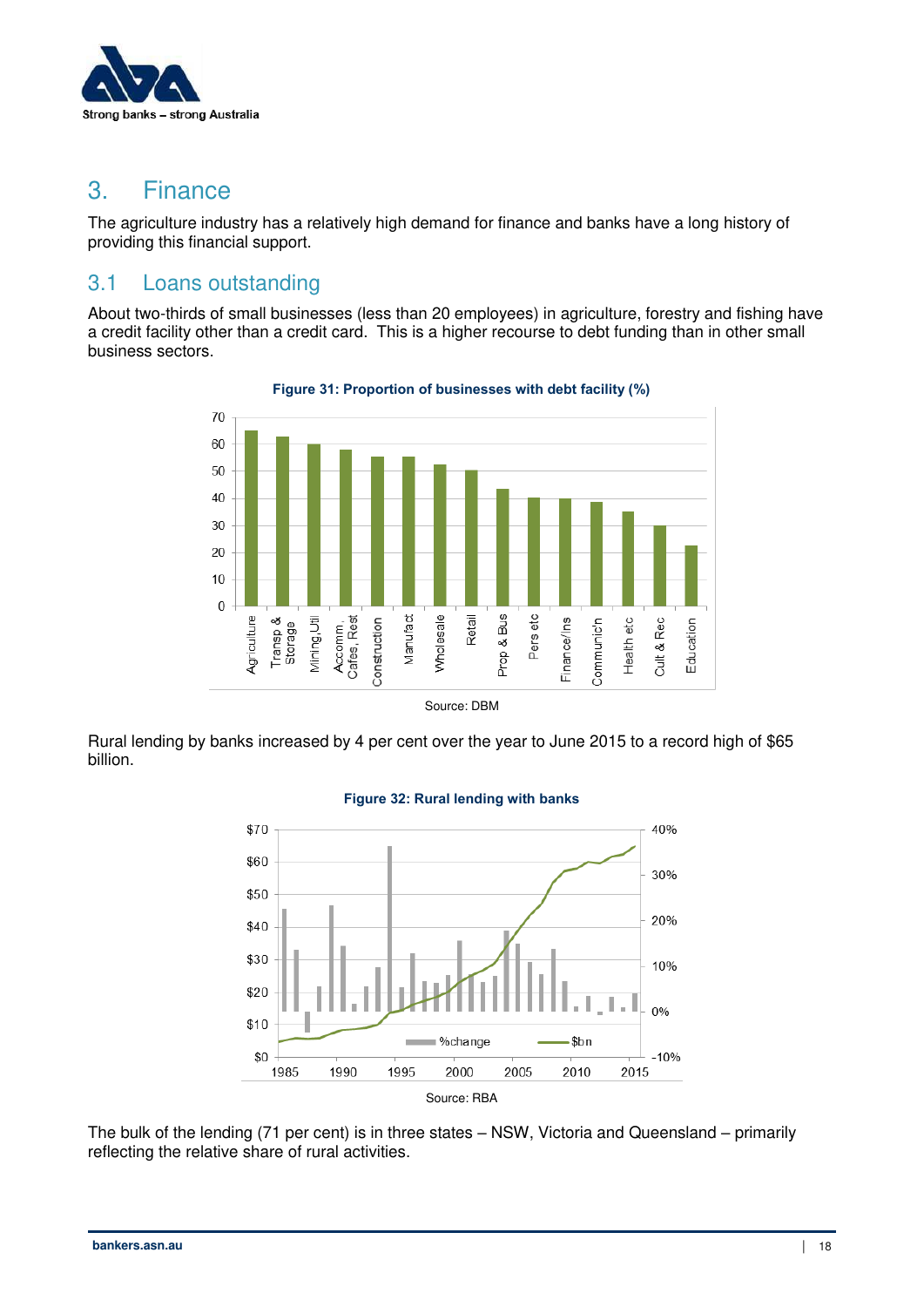



**Figure 33: Rural lending by state, 2015 (\$bn)** 

By type of activity, almost 90 per cent of lending is to businesses involved in agriculture, with the other 10 per cent for other rural activities such as forestry and fishing, and rural services.

| <b>Activity</b>        | Lending (\$bn)                | % of Agriculture | % of all rural |
|------------------------|-------------------------------|------------------|----------------|
| <b>Beef</b>            | \$11.0                        | 19.6%            | 17.3%          |
| Grain                  | \$10.6                        | 19.0%            | 16.8%          |
| Dairy                  | \$7.0                         | 12.4%            | 11.0%          |
| <b>Mixed Cropping</b>  | \$6.3                         | 11.3%            | 10.0%          |
| Farm Other             | \$3.5                         | 6.3%             | 5.6%           |
| Fruit                  | \$3.3                         | 6.0%             | 5.3%           |
| Cotton                 | \$3.3                         | 5.9%             | 5.2%           |
| Vegetable              | \$2.5                         | 4.4%             | 3.9%           |
| Intensive              | \$2.3                         | 4.1%             | 3.6%           |
| Sheep                  | \$2.1                         | 3.7%             | 3.3%           |
| <b>Mixed Livestock</b> | \$1.6                         | 2.8%             | 2.5%           |
| Grapes                 | \$1.5                         | 2.7%             | 2.4%           |
| Sugar                  | \$1.0                         | 1.8%             | 1.6%           |
| Subtotal: Agriculture  | \$56.0                        | 100.0%           | 88.5%          |
|                        |                               |                  |                |
| Other rural            |                               |                  |                |
| Services               | \$2.7                         |                  | 4.3%           |
| Forestry               | \$2.5                         |                  | 4.0%           |
| Fishing                | \$1.7                         |                  | 2.6%           |
| Aquaculture            | \$0.4                         |                  | 0.6%           |
|                        |                               |                  |                |
| <b>Total</b>           | \$63.3                        |                  | 100.0%         |
|                        | Source: Neil Clark Associates |                  |                |

#### **Figure 34: Rural lending by activity (2015)**

Looking just at lending to farms, Queensland ranks first with around \$14 billion or one quarter of the loans outstanding, just ahead of NSW.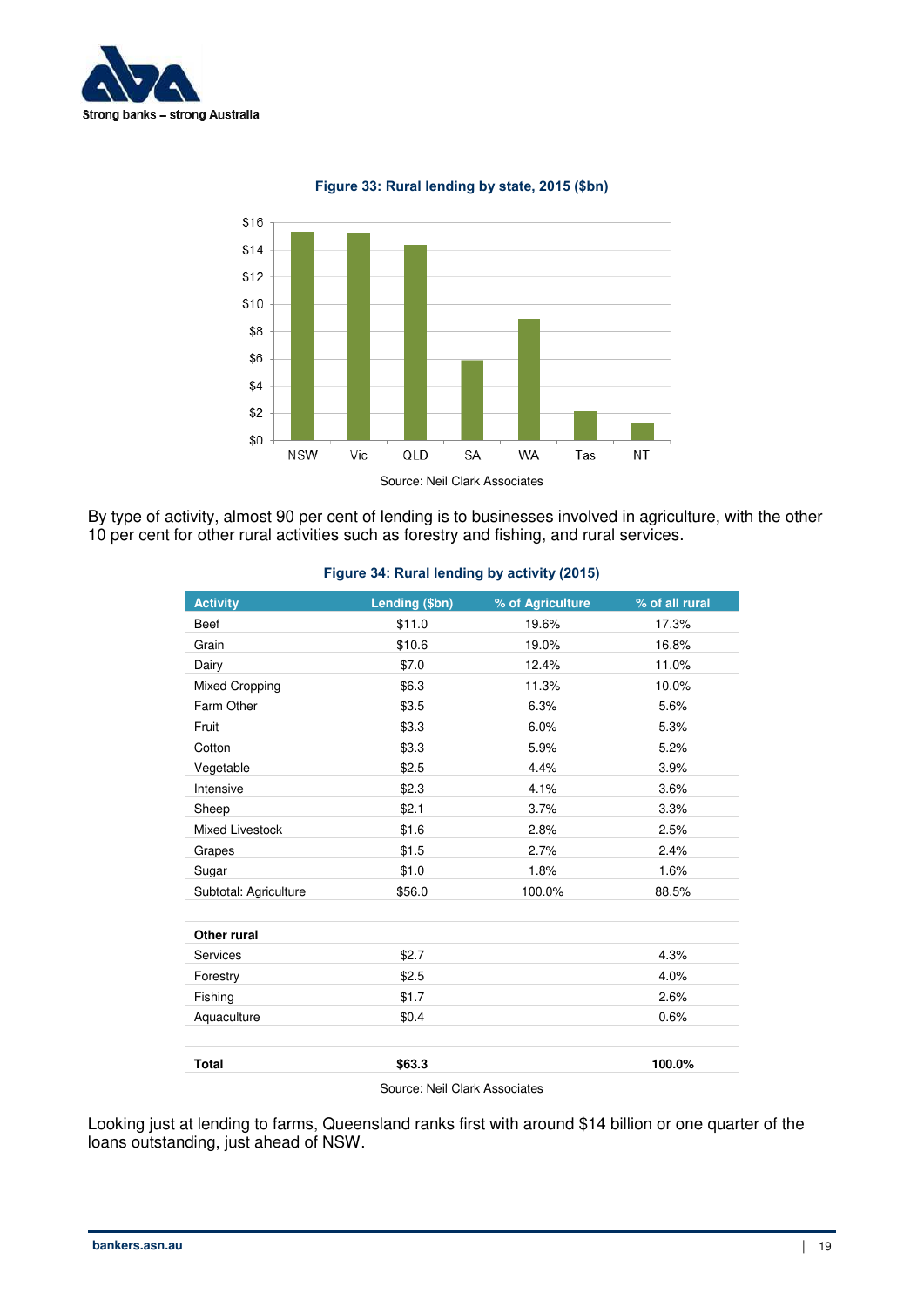



**Figure 35: Agriculture – loan outstandings (% distbn)** 

Beef farming and grains are the two agricultural activities with the highest levels of debt across the agriculture industry. These two activities combined have consistently accounted for around 40 per cent of agriculture debt. Dairy and mixed cropping account for another 20 per cent.

### <span id="page-22-0"></span>3.2 Interest rate on farm loans

At 5.97 per cent the average interest rate on farm loans is now (2014-15) at the lowest level since the data series commenced. It averaged 10.72 per cent throughout the 1990s, 7.74 per cent over the decade 2000 to 2009 and over the past three years the average has been 6.52 per cent.



#### **Figure 36: Indicative interest rate for farm loans (%)**

### <span id="page-22-1"></span>3.3 Number and size of loans

There were an estimated 111,690 farm loans outstanding at end 2015. The number of loans has declined over the past decade in response to a decline in the number of businesses in the agriculture industry and an increase in the average size of loan.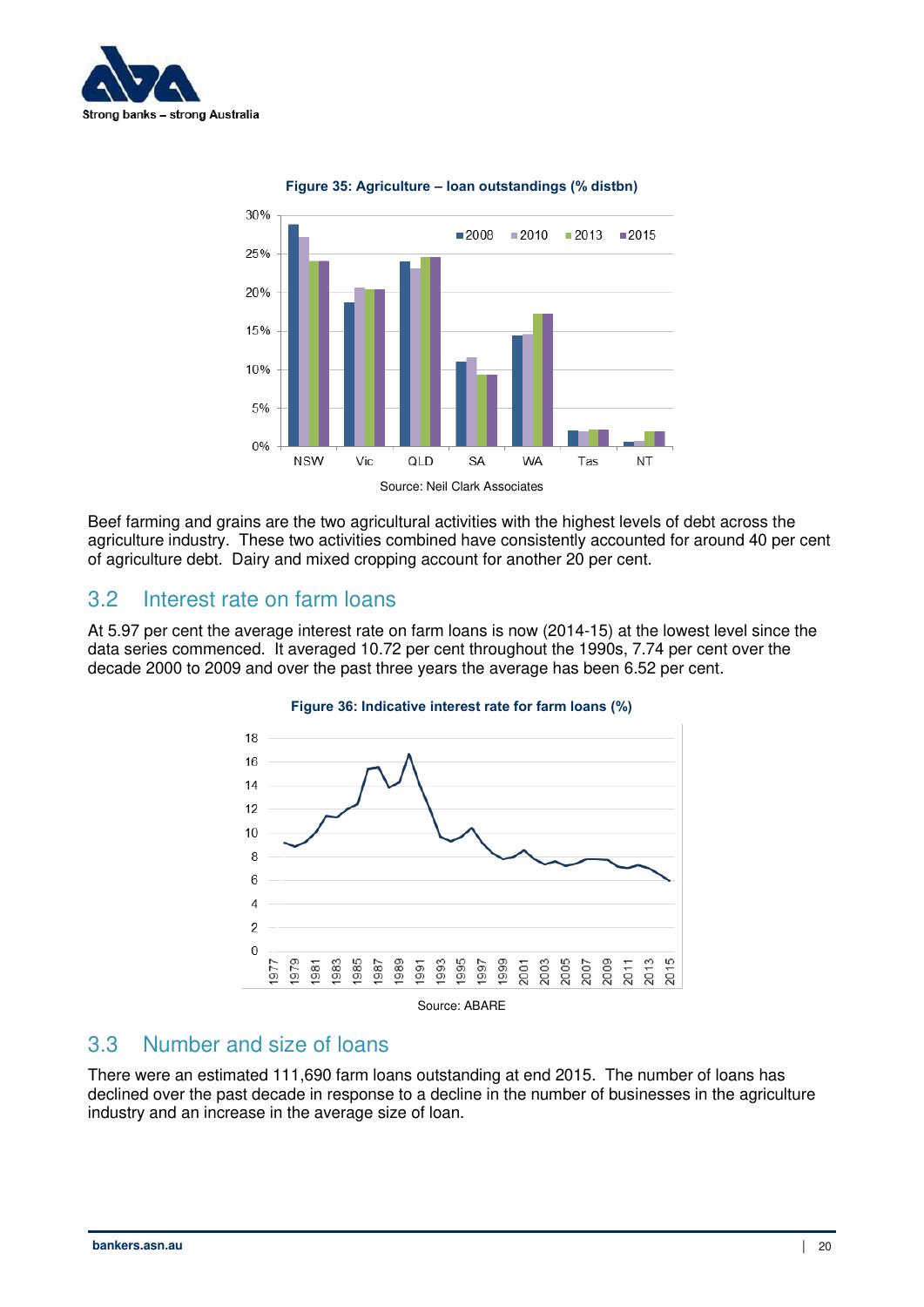





The proportion of loans that are for a value of \$2 million or over has been rising over time and now accounts for 45 per cent of agricultural loans outstanding. Across all industries the proportion of loans with a value of \$2 million or over is much higher at around 70 per cent.



**Figure 38: Agriculture – lending distribution by size of loan (\$bn)** 

While 45 per cent of the value of loan outstandings to the agriculture industry are for loans of \$2 million or over, this represents only 5 per cent of the estimated number of loans.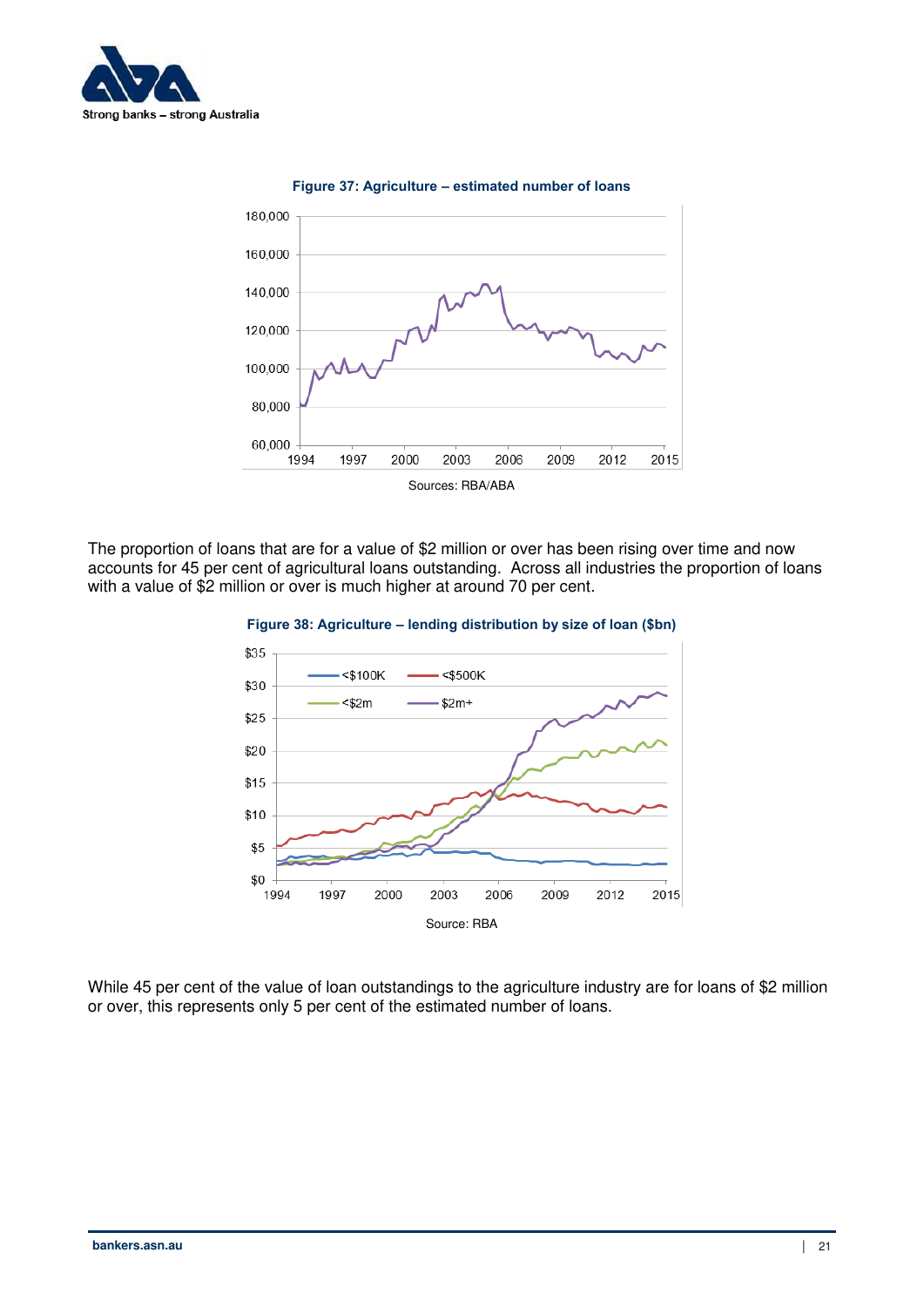



# <span id="page-24-0"></span>3.4 Obtaining new finance

Each year around 30 per cent of businesses in agriculture, forestry and fishing seek debt or equity finance. Only small businesses in the mining sector have had a higher demand for new finance in recent years.





Around 93 per cent of agriculture businesses which seek debt finance are successful in obtaining the required funding. This is a higher success rate than any other business sector other than health.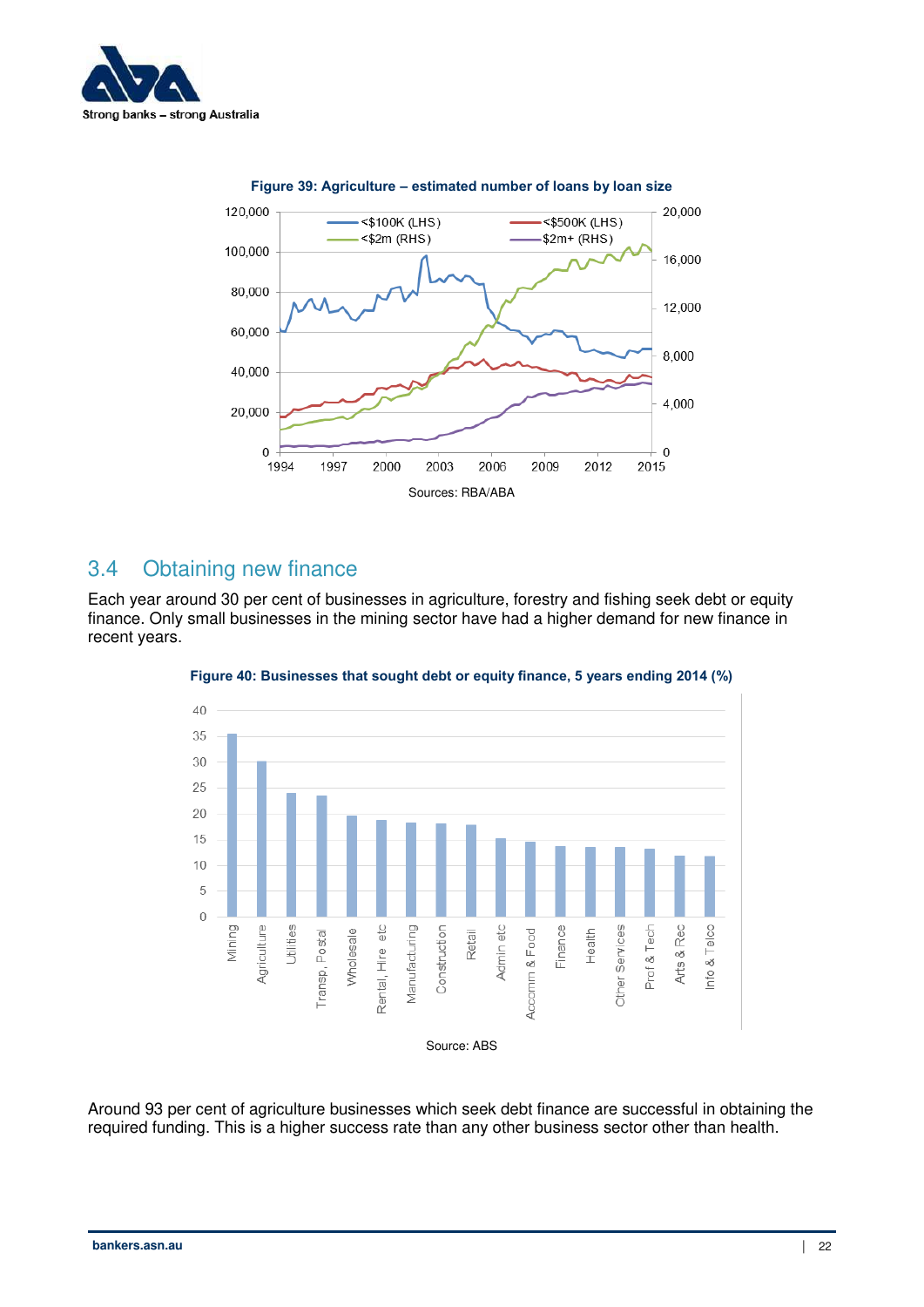



#### **Figure 41: Businesses that obtained debt finance as a % of those that applied (5 years to 2014)**

Source: ABS

The main reasons for seeking debt or equity finance by businesses in the agriculture, forestry and fishing industry is to ensure survival of the business (44.4 per cent), to maintain short-term cash flow or liquidity (42.3 per cent), to replace equipment or machinery (35.7 per cent) and to expand the business (24.9 per cent).

|                                                        | 2012-13                                               |                       | 2013-14                                               |                       |  |
|--------------------------------------------------------|-------------------------------------------------------|-----------------------|-------------------------------------------------------|-----------------------|--|
|                                                        | Agriculture,<br><b>Forestry and</b><br><b>Fishing</b> | <b>All industries</b> | Agriculture,<br><b>Forestry and</b><br><b>Fishing</b> | <b>All industries</b> |  |
| Businesses that sought debt or equity finance          | 29.2                                                  | 15.7                  | 25.7                                                  | 16.3                  |  |
| Ensure survival of business                            | 31.9                                                  | 32.0                  | 44.4                                                  | 32.3                  |  |
| Maintain short-term cash flow or liquidity             | 52.5                                                  | 40.5                  | 42.3                                                  | 42.3                  |  |
| Replacement of:                                        |                                                       |                       |                                                       |                       |  |
| . IT hardware                                          | 0.0                                                   | 6.0                   |                                                       | 9.4                   |  |
| . Other equipment or machinery                         | 44.1                                                  | 35.3                  | 35.7                                                  | 29.3                  |  |
| Upgrade of:                                            |                                                       |                       |                                                       |                       |  |
| . IT hardware                                          |                                                       | 6.1                   |                                                       | 11.2                  |  |
| . Other equipment or machinery                         | 20.1                                                  | 19.4                  | 13.1                                                  | 11.9                  |  |
| Purchase of additional:                                |                                                       |                       |                                                       |                       |  |
| . IT hardware                                          |                                                       | 7.8                   |                                                       | 5.6                   |  |
| . Other equipment or machinery                         | 23.5                                                  | 26.8                  | 22.6                                                  | 18.4                  |  |
| Assets not related to expansion                        | 10.5                                                  | 6.1                   | 3.0                                                   | 5.2                   |  |
| <b>Expand business</b>                                 | 20.9                                                  | 21.0                  | 24.9                                                  | 18.3                  |  |
| Introduce new or improved goods, services, processes   | 6.1                                                   | 14.4                  | 7.8                                                   | 9.8                   |  |
| Other reasons businesses sought debt or equity finance | 7.9                                                   | 9.8                   | 11.6                                                  | 11.5                  |  |
|                                                        |                                                       |                       |                                                       |                       |  |

#### **Figure 42: Reasons for seeking finance (%)**

Source: ABS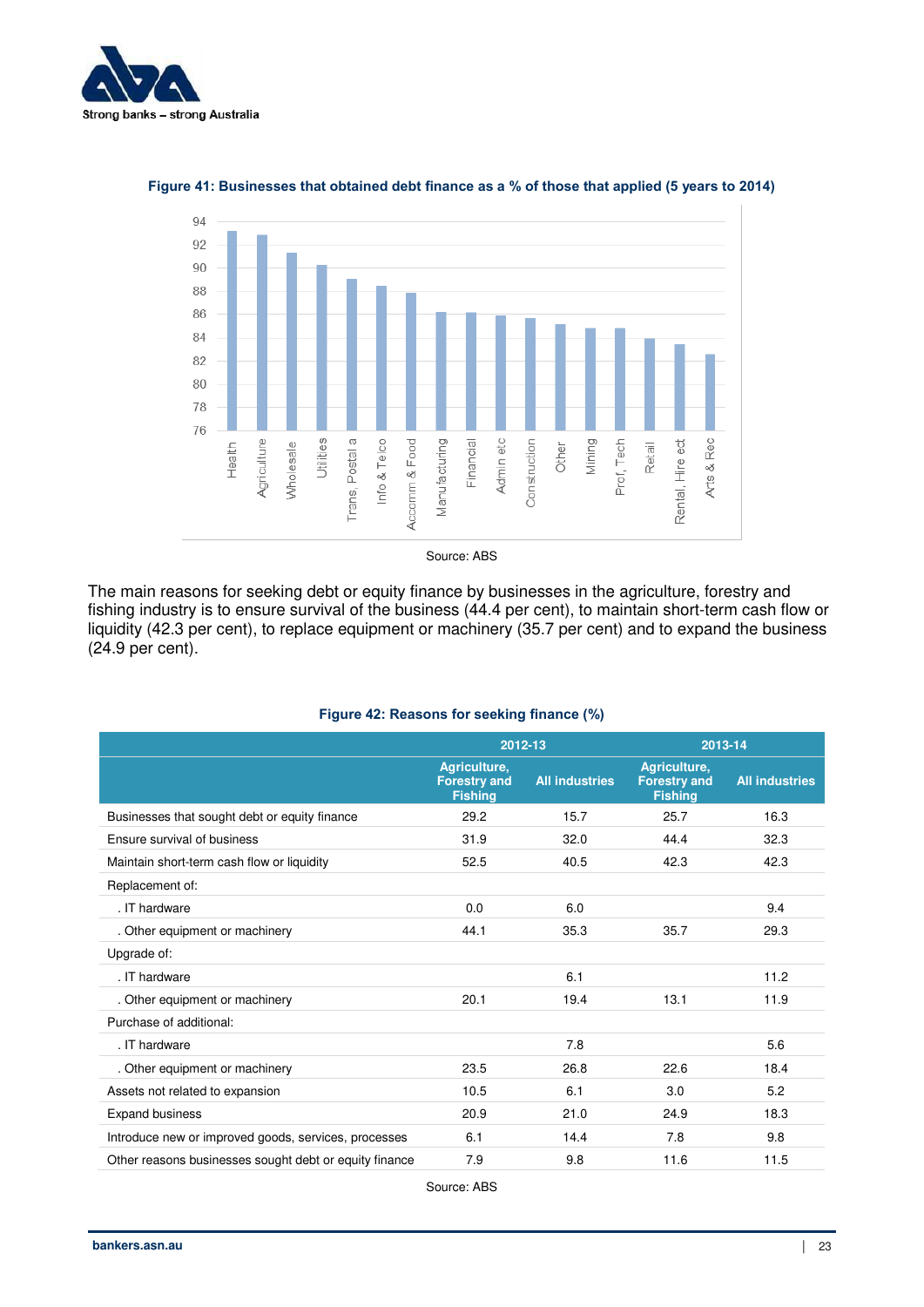

Supporting the notion that finance is readily available, only 15.5 per cent of businesses in agriculture, forestry and fishing cite a lack of access to funds as a barrier to their business activity and performance. This is lower than the average for industries overall of 16.5 per cent), much lower than mining (26.1 per cent) and accommodation and food (26.0 per cent).

|                                          | Lack of<br>access to<br>funds | <b>Cost of</b><br><b>inputs</b> | <b>Requlations</b><br>and<br>compliance | <b>Lack of</b><br>demand<br>goods/services | Low<br>profit | <b>Environmental</b><br>factors |
|------------------------------------------|-------------------------------|---------------------------------|-----------------------------------------|--------------------------------------------|---------------|---------------------------------|
| Agriculture, Forestry and Fishing        | 15.5                          | 33.7                            | 16.5                                    | 6.8                                        | 21.4          | 30.5                            |
| Mining                                   | 26.1                          | 19.7                            | 23.9                                    | 22.1                                       | 16.8          | 6.8                             |
| Manufacturing                            | 17.9                          | 17.9                            | 9.0                                     | 23.6                                       | 33.5          | 3.8                             |
| Electricity, Gas, Water & Waste          | 17.1                          | 7.9                             | 21.5                                    | 14.7                                       | 23.4          | 2.9                             |
| Construction                             | 10.7                          | 9.9                             | 11.3                                    | 15.3                                       | 25.8          | 1.7                             |
| <b>Wholesale Trade</b>                   | 16.3                          | 17.6                            | 14.0                                    | 21.0                                       | 35.9          | 3.4                             |
| <b>Retail Trade</b>                      | 23.1                          | 19.2                            | 15.1                                    | 30.0                                       | 42.5          | 3.5                             |
| Accommodation and Food Services          | 26.0                          | 26.4                            | 15.8                                    | 22.6                                       | 36.5          | 6.3                             |
| Transport, Postal and Warehousing        | 14.1                          | 10.9                            | 13.5                                    | 18.3                                       | 25.1          | 3.9                             |
| Information Media & Telecommunications   | 24.1                          | 15.5                            | 8.8                                     | 18.1                                       | 20.9          | 2.1                             |
| <b>Financial and Insurance Services</b>  | 7.6                           | 9.0                             | 30.7                                    | 6.5                                        | 14.8          | 2.2                             |
| Rental, Hiring and Real Estate Services  | 13.6                          | 13.9                            | 14.1                                    | 13.4                                       | 19.0          | 2.9                             |
| Professional, Scientific & Tech Services | 17.2                          | 7.6                             | 12.3                                    | 16.6                                       | 17.4          |                                 |
| Administrative and Support Services      | 13.4                          | 10.1                            | 13.5                                    | 18.6                                       | 29.2          | 3.4                             |
| Health Care and Social Assistance        | 14.2                          | 5.5                             | 12.3                                    | 9.7                                        | 14.0          | 2.7                             |
| Arts and Recreation Services             | 17.6                          | 10.9                            | 7.4                                     | 15.2                                       | 15.7          | 5.5                             |
| <b>Other Services</b>                    | 19.6                          | 12.3                            | 9.1                                     | 14.5                                       | 25.1          | 1.8                             |
| <b>Total</b>                             | 16.5                          | 14.4                            | 13.3                                    | 17.3                                       | 26.1          | 4.7                             |

#### **Figure 43: Barriers to general business activity and performance (%), (2014)**



#### **Figure 44: Businesses who say they have a lack of access to funds (%), (2014)**



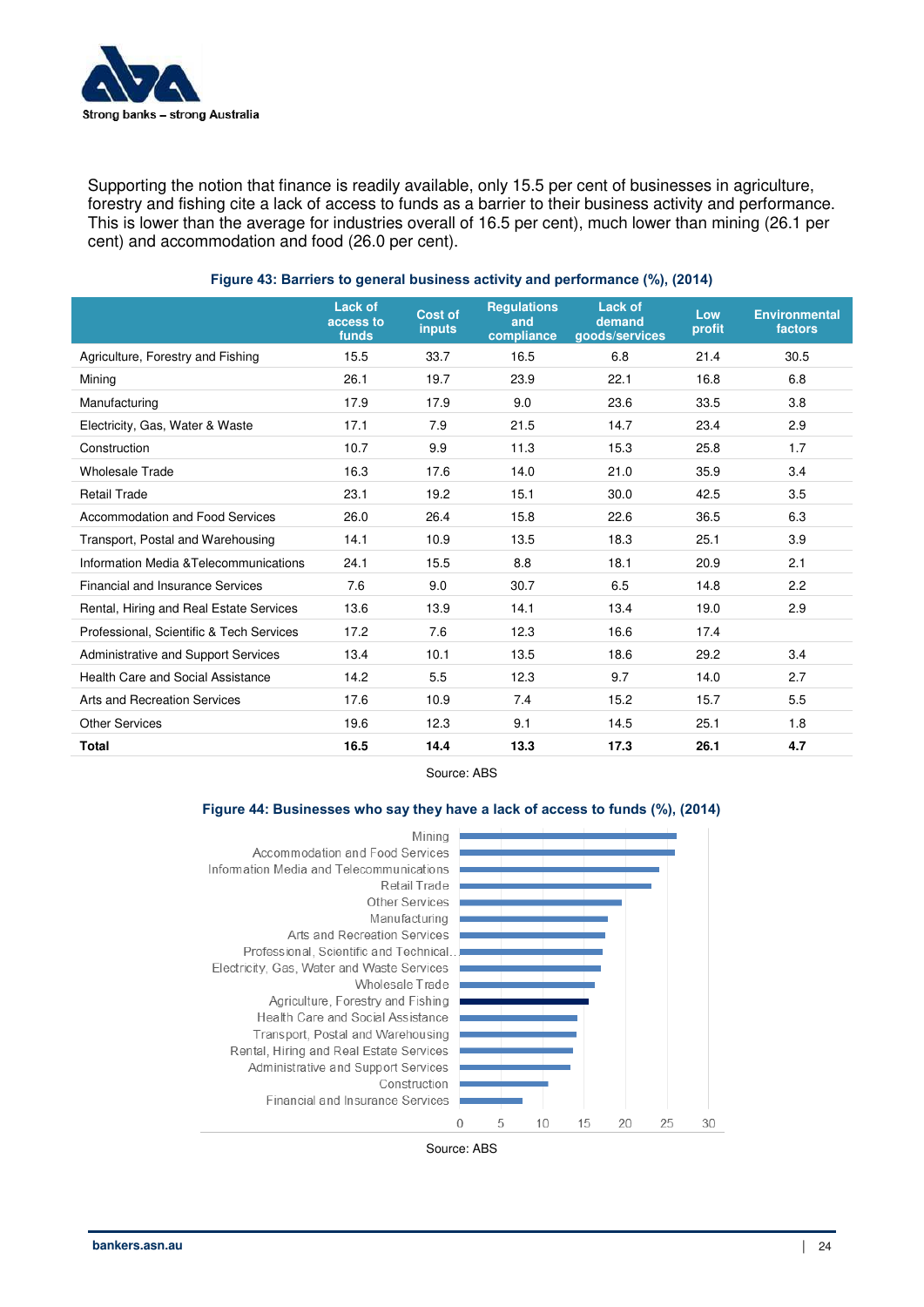

## <span id="page-27-0"></span>3.5 Farm management deposits

Banks provide dedicated farm management deposits (FMD) to allow cash to be built up in good times and drawn down in times of lower income.

Over the past five years there has been a steady increase in farm management deposits to almost \$4 billion. This has reflected an increase in the number of accounts and in the average balance. In December 2015 there were 44,718 FMD accounts with an average balance of \$88,553.



**Figure 45: Farm management deposits – number of accounts and balance outstanding** 



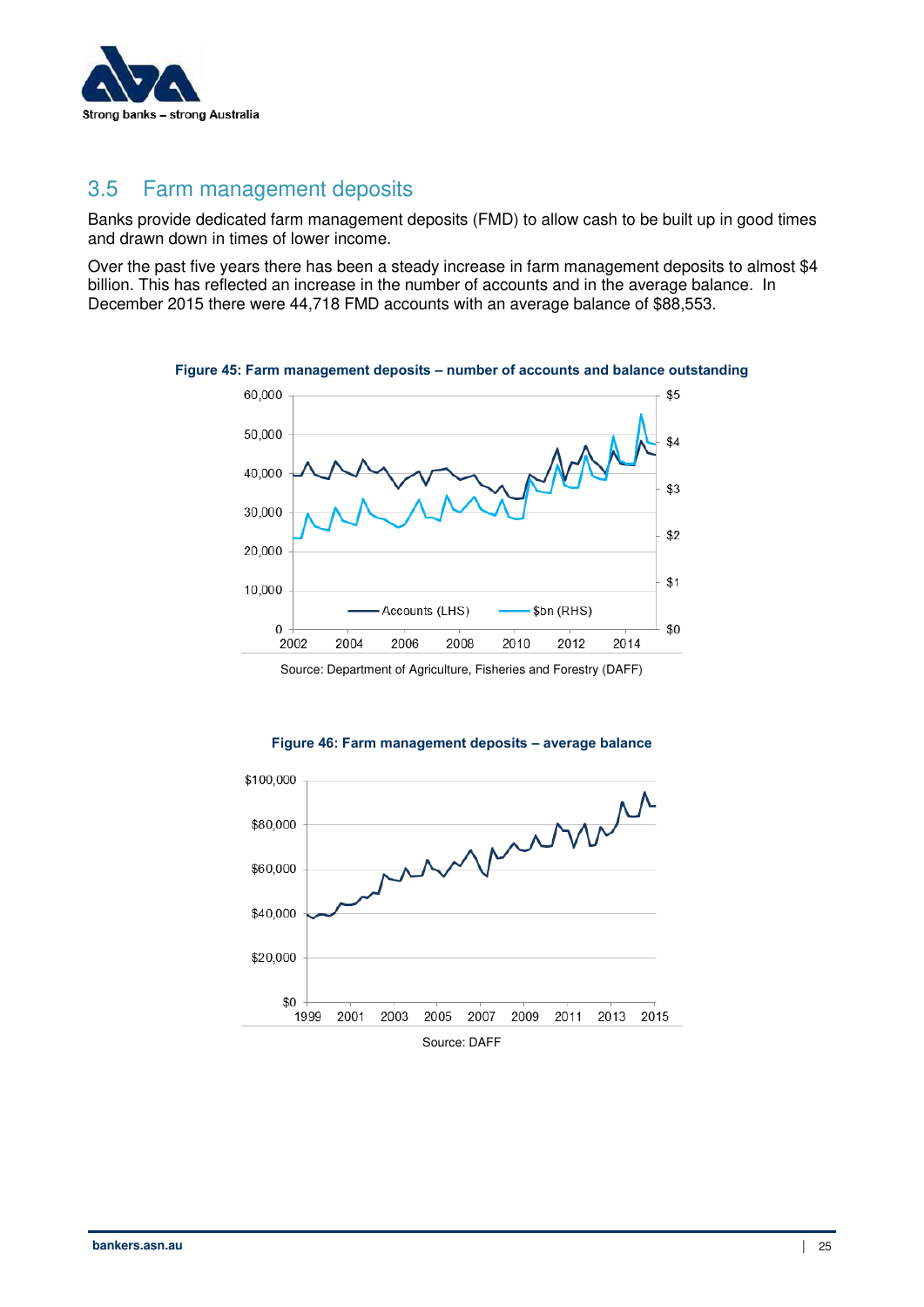

# <span id="page-28-0"></span>3.6 Assistance for farmers in financial difficulty

Banks understand that cash flows for farms are much more variable and uncertain than for most other businesses. This reflects the normal seasonal and year-to-year variations from the weather as well as unforeseen natural disasters, including drought, fire and flood, and variations in commodity prices due to supply and demand fluctuation in other countries.

For this reason banks have a range of measures to support farmers in financial stress and to mediate any disputes.

Farm Debt Mediation (**FDM**) is a mechanism to facilitate a discussion between a farmer and their lender so they can better negotiate their financial position. An independent and neutral mediator assists the farmer and the lender to try to reach agreement about current and future debt arrangements. Banks have found that FDM has generally delivered more positive (i.e. higher equity) outcomes for borrowers.

There is currently no nationally consistent approach to FDM. New South Wales and Victoria have legislated and compulsory FDM schemes. Other states have no formal schemes, or only voluntary schemes in place. The ABA and banks are strong advocates for a national legislated approach to FDM as we believe it will provide greater certainty for customers and streamline operations for banks, especially when customer's properties cross multiple states.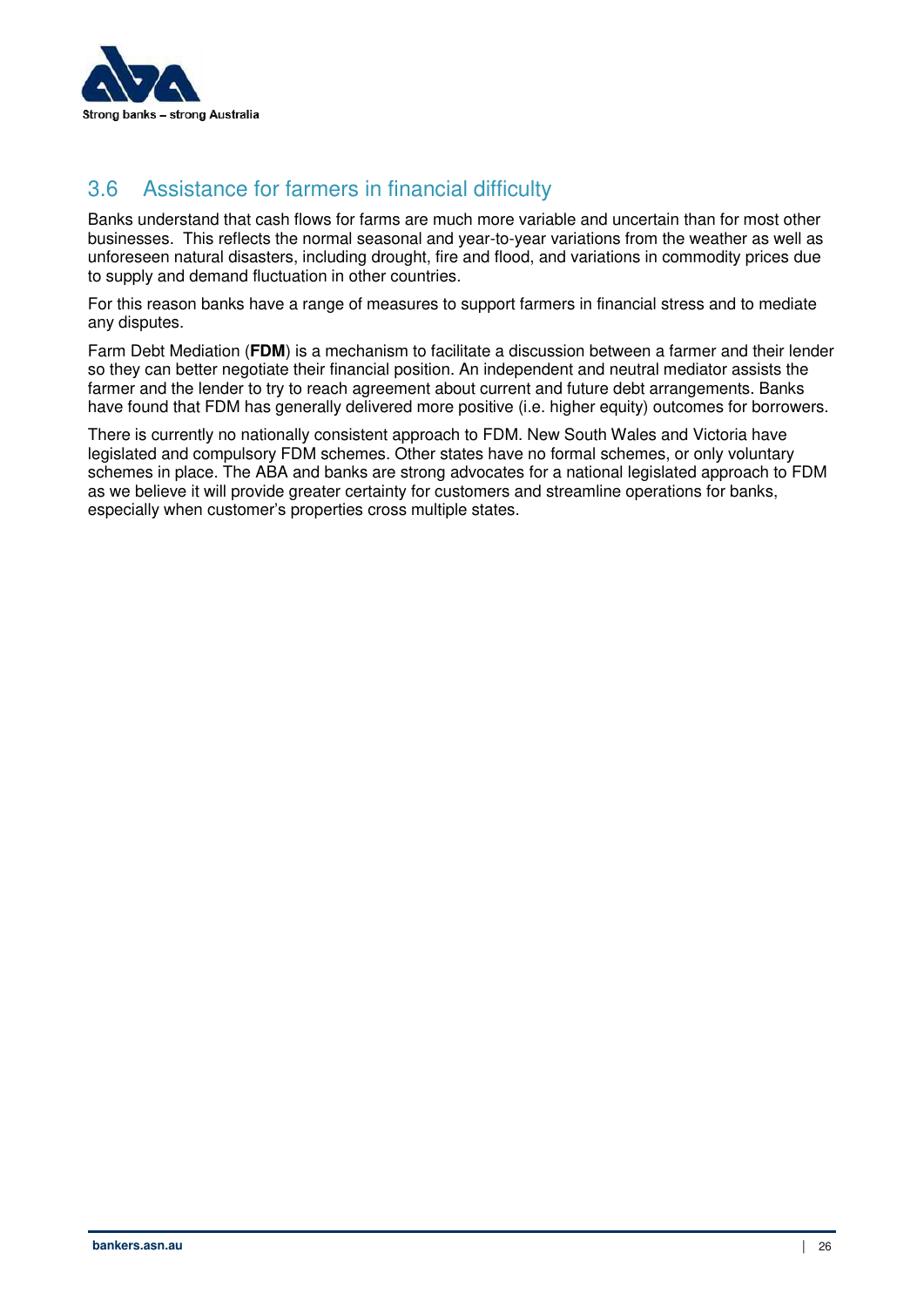

# <span id="page-29-0"></span>Appendix 1: Agriculture – summary financials

The following summary data are for the industry subdivision 'agriculture'.

#### **Figure 47: Agriculture – summary data**

|                                                   |        | 2010-11 | $2011 - 12$ | 2012-13 | $2013 - 14$ | $2014 - 15$ |
|---------------------------------------------------|--------|---------|-------------|---------|-------------|-------------|
| Sales and service income                          | \$m    | 53,658  | 58,938      | 61,641  | 65,313      | 72,835      |
| Funding from government for operational costs     | \$m\$  | 724     | 788         | 559     | 559         | 716         |
| Interest income                                   | \$m    | 334     | 316         | 350     | 267         | 264         |
| Other income                                      | \$m\$  | 1,741   | 1,475       | 1,703   | 1,686       | 2,701       |
| <b>Total income</b>                               | \$m    | 56,456  | 61,516      | 64,253  | 67,825      | 76,516      |
|                                                   |        |         |             |         |             |             |
| Selected labour costs                             | \$m\$  | 4,867   | 5,051       | 5,214   | 5,562       | 6,380       |
| Purchase of goods and materials                   | \$m    | 22,517  | 26,177      | 26,771  | 29,623      | 34,917      |
| Interest expenses                                 | \$m    | 4,802   | 4,176       | 3,788   | 3,619       | 3,464       |
| Depreciation and amortisation                     | \$m    | 2,345   | 2,435       | 2,917   | 2,487       | 2,887       |
| Other selected expenses                           | \$m    | 14,554  | 15,433      | 15,697  | 16,365      | 15,766      |
| Capital work done for own use                     | \$m    | 72      | 72          | 83      | 126         | 204         |
| <b>Total expenses</b>                             | \$m    | 49,013  | 53,200      | 54,305  | 57,530      | 63,209      |
|                                                   |        |         |             |         |             |             |
| Change in inventories                             | \$m\$  | 974     | 615         | 407     | $-198$      | 536         |
| Earnings before interest tax deprec, amortisation | \$m\$  | 13,489  | 13,751      | 15,008  | 14,250      | 17,229      |
|                                                   |        |         |             |         |             |             |
| Operating profit before tax                       | \$m    | 8,416   | 8,931       | 10,355  | 10,097      | 13,842      |
|                                                   |        |         |             |         |             |             |
| Gross fixed capital formation                     | \$m    | 4,194   | 4,379       | 4,013   | 5,247       | 4,995       |
| Capital expenditure                               | \$m    | 7,595   | 7,836       | 5,919   | 8,582       | 11,654      |
| Disposal of assets                                | \$m\$  | 3,012   | 1,846       | 3,055   | 3,971       | 4,058       |
| Net capital expenditure                           | \$m    | 4,583   | 5,990       | 2,864   | 4,611       | 7,597       |
|                                                   |        |         |             |         |             |             |
| Industry value added                              | \$m\$  | 19,680  | 20,502      | 21,999  | 21,770      | 25,411      |
|                                                   |        |         |             |         |             |             |
| Profit margin                                     | $\%$   | 15.7    | 15.2        | 16.8    | 15.5        | 19.0        |
|                                                   |        |         |             |         |             |             |
| Wages/salaries to sales and service income        | $\%$   | 8.0     | 7.5         | 7.4     | 7.5         | 7.7         |
| Wages/salaries per employee                       | \$'000 | 22.3    | 23.3        | 22.4    | 24.3        | 28.9        |
| Sales/service income per person employed          | \$'000 | 128.6   | 142.7       | 146.5   | 156.4       | 183.5       |
| Industry value added per person employed          | \$'000 | 47.2    | 49.7        | 52.3    | 52.1        | 64.0        |
|                                                   |        |         |             |         |             |             |
| Made a profit                                     | $\%$   |         | 68.6        | 67.1    | 72.9        | 77.7        |
|                                                   |        |         |             |         |             |             |
| Broke even                                        | $\%$   |         | 1.1         | 0.4     | 1.2         | 0.5         |
| Made a loss                                       | $\%$   | 28.3    | 30.3        | 32.5    | 25.9        | 21.8        |

Source: ABS